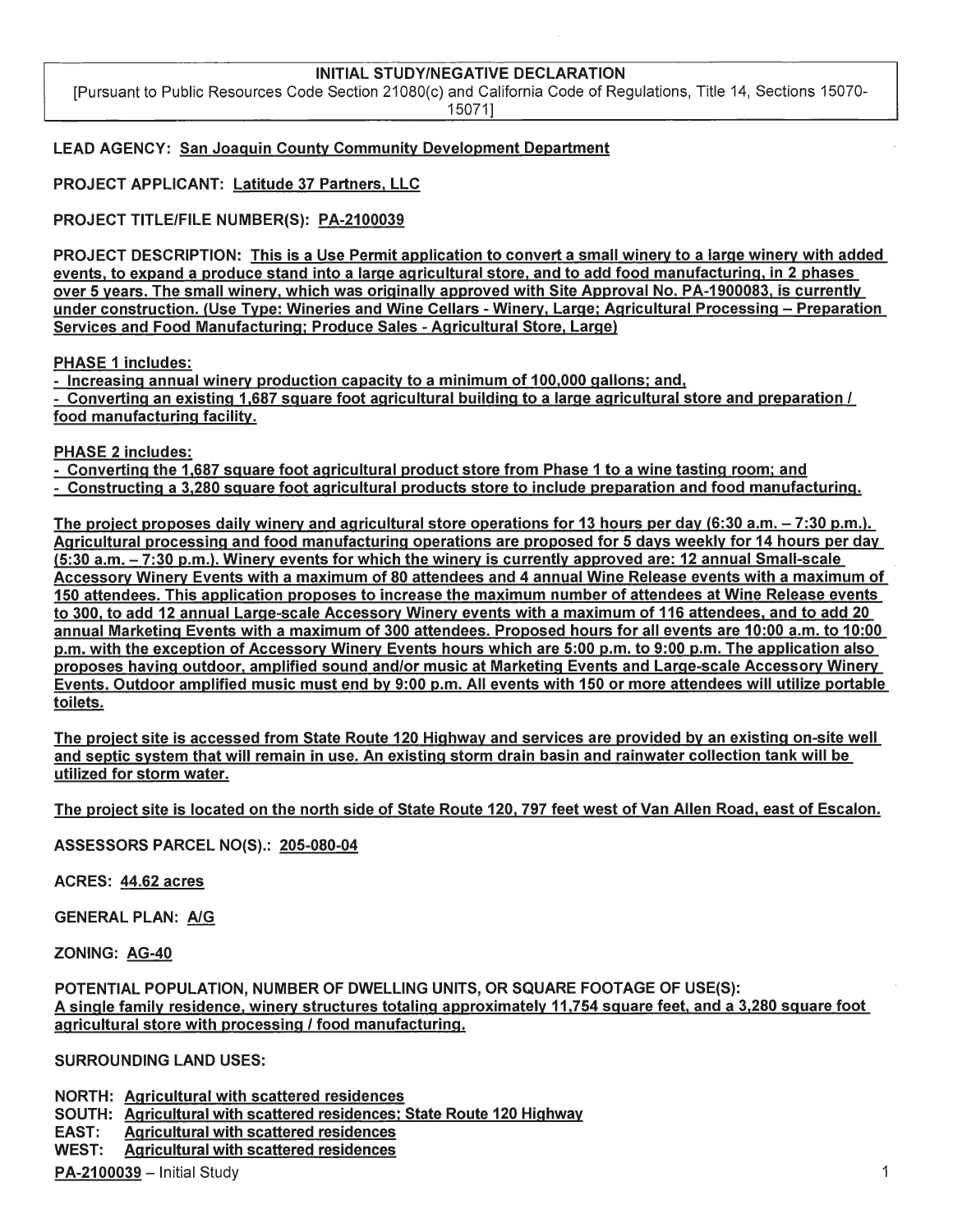# **REFERENCES AND SOURCES FOR DETERMINING ENVIRONMENTAL IMPACTS:**

Original source materials and maps on file in the Community Development Department including: all County and City general plans and community plans; assessor parcel books; various local and FEMA flood zone maps; service district maps; maps of geologic instability; maps and reports on endangered species such as the Natural Diversity Data Base; noise contour maps; specific roadway plans; maps and/or records of archeological/historic resources; soil reports and maps; etc.

Many of these original source materials have been collected from other public agencies or from previously prepared EIR's and other technical studies. Additional standard sources which should be specifically cited below include on-site visits by staff (note date); staff knowledge or experience; and independent environmental studies submitted to the County as part of the project application. Copies of these reports can be found by contacting the Community Development Department.

# **TRIBAL CULTURAL RESOURCES:**

Have California Native American tribes traditionally and culturally affiliated with the project area requested consultation pursuant to Public Resources Code section 21080.3.1? If so, is there a plan for consultation that includes, for example, the determination of significance of impacts to tribal cultural resources, procedures regarding confidentiality, etc.?

# **No**

# **GENERAL CONSIDERATIONS:**

1. Does it appear that any environmental feature of the project will generate significant public concern or controversy?

| Yes | X | No |
|-----|---|----|
|-----|---|----|

Nature of concern(s): Enter concern(s).

2. Will the project require approval or permits by agencies other than the County?

| X | Yes |  | No |
|---|-----|--|----|
|---|-----|--|----|

Agency name(s): **California Alcohol and Beverage Control: CVRWQCB: APCD** 

3. Is the project within the Sphere of Influence, or within two miles, of any city?



City: Enter city name(s).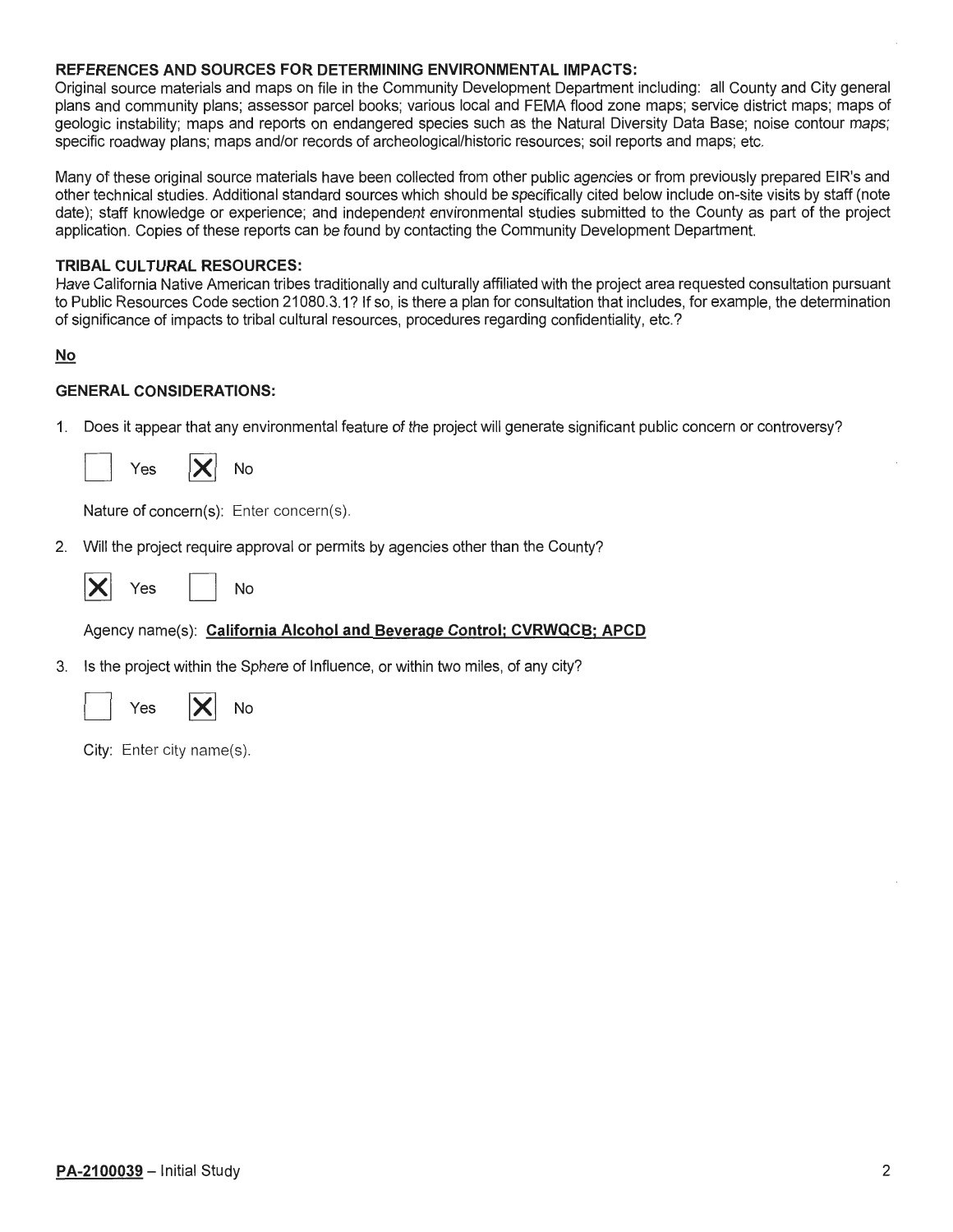# **ENVIRONMENTAL FACTORS POTENTIALLY AFFECTED:**

The environmental factors checked below would be potentially affected by this project, involving at least one impact that is  $\cdot$ <sup>a</sup>**"Potentially Significant Impact"** as indicated by the checklist on the following pages.

| Aesthetics                       | <b>Agriculture and Forestry Resources</b> | <b>Air Quality</b>                        |
|----------------------------------|-------------------------------------------|-------------------------------------------|
| <b>Biological Resources</b>      | <b>Cultural Resources</b>                 | Energy                                    |
| Geology / Soils                  | <b>Greenhouse Gas Emissions</b>           | Hazards & Hazardous Materials             |
| <b>Hydrology / Water Quality</b> | Land Use / Planning                       | <b>Mineral Resources</b>                  |
| Noise                            | Population / Housing                      | <b>Public Services</b>                    |
| Recreation                       | Transportation                            | <b>Tribal Cultural Resources</b>          |
| Utilities / Service Systems      | Wildfire                                  | <b>Mandatory Findings of Significance</b> |

**DETERMINATION:** (To be completed by the Lead Agency) On the basis of this initial evaluation:

I find that the proposed project **COULD NOT** have a significant effect on the environment, and a **NEGATIVE DECLARATION** will be prepared.

I find that although the proposed project could have a significant effect on the environment, there will not be a significant effect in this case because revisions in the project have been made by or agreed to by the project proponent. A **MITIGATED NEGATIVE DECLARATION** will be prepared.

I find that the proposed project MAY have a significant effect on the environment, and an **ENVIRONMENTAL IMPACT REPORT** is required.

I find that the proposed project **MAY** have a "potentially significant impact" or "potentially significant unless mitigated" impact on the environment, but at least one effect 1) has been adequately analyzed in an earlier document pursuant to applicable legal standards, and 2) has been addressed by mitigation measures based on the earlier analysis as described on attached sheets. An **ENVIRONMENTAL IMPACT REPORT** is required, but it must analyze only the effects that remain to be addressed.

I find that although the proposed project could have a significant effect on the environment, because all potentially significant effects (a) have been analyzed adequately in an earlier **EIR or NEGATIVE DECLARATION** pursuant to applicable standards, and (b) have been avoided or mitigated pursuant to that earlier **EIR or NEGATIVE DECLARATION,** including revisions or mitigation measures that are imposed upon the proposed project, nothing further is required.

a foulart

Signature

 $\vert\boldsymbol{\mathsf{X}}\vert$ 

 $-23 - 2002$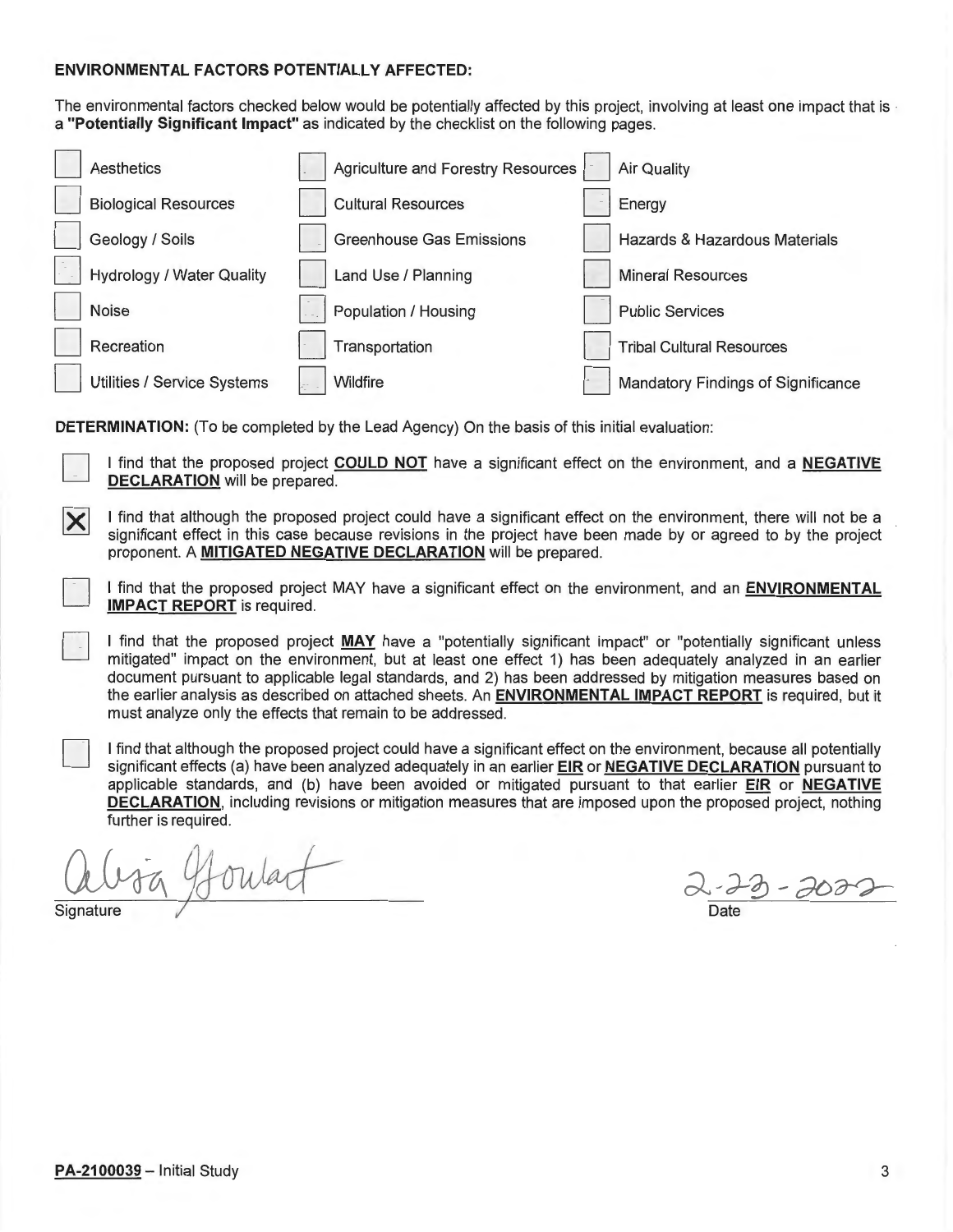# **EVALUATION OF ENVIRONMENTAL IMPACTS:**

- 1) A brief explanation is required for all answers except "No Impact" answers that are adequately supported by the information sources a lead agency cites in the parentheses following each question. A "No Impact" answer is adequately supported if the referenced information sources show that the impact simply does not apply to projects like the one involved (e.g., the project falls outside a fault rupture zone). A "No Impact" answer should be explained where it is based on project-specific factors as well as general standards (e.g., the project will not expose sensitive receptors to pollutants, based on a project-specific screening analysis).
- 2) All answers must take account of the whole action involved, including off-site as well as on-site, cumulative as well as project-level, indirect as well as direct, and construction as well as operational impacts.
- 3) Once the lead agency has determined that a particular physical impact may occur, then the checklist answers must indicate whether the impact is potentially significant, less than significant with mitigation, or less than significant. "Potentially Significant Impact" is appropriate if there is substantial evidence that an effect may be significant. If there are one or more "Potentially Significant Impact" entries when the determination is made, an EIR is required.
- 4) "Negative Declaration: Less Than Significant With Mitigation Incorporated" applies where the incorporation of mitigation measures has reduced an effect from "Potentially Significant Impact" to a "Less Than Significant Impact." The lead agency must describe the mitigation measures, and briefly explain how they reduce the effect to a less than significant level (mitigation measures from "Earlier Analyses," as described in (5) below, may be crossreferenced).
- 5) Earlier analyses may be used where, pursuant to the tiering, program EIR, or other CEQA process, an effect has been adequately analyzed in an earlier EIR or negative declaration. Section 15063(c)(3)(D). In this case, a brief discussion should identify the following:
	- a) Earlier Analysis Used. Identify and state where they are available for review.
	- b) Impacts Adequately Addressed. Identify which effects from the above checklist were within the scope of and adequately analyzed in an earlier document pursuant to applicable legal standards, and state whether such effects were addressed by mitigation measures based on the earlier analysis.
	- c) Mitigation Measures. For effects that are "Less than Significant with Mitigation Measures Incorporated," describe the mitigation measures which were incorporated or refined from the earlier document and the extent to which they address site-specific conditions for the project.
- 6) Lead agencies are encouraged to incorporate into the checklist references to information sources for potential impacts (e.g., general plans, zoning ordinances). Reference to a previously prepared or outside document should, where appropriate, include a reference to the page or pages where the statement is substantiated.
- 7) Supporting Information Sources: A source list should be attached, and other sources used or individuals contacted should be cited in the discussion.
- 8) This is only a suggested form, and lead agencies are free to use different formats; however, lead agencies should normally address the questions from this checklist that are relevant to a project's environmental effects in whatever format is selected.
- 9) The explanation of each issue should identify:
	- a) the significance criteria or threshold, if any, used to evaluate each question; and
	- b) the mitigation measure identified, if any, to reduce the impact to less than significance.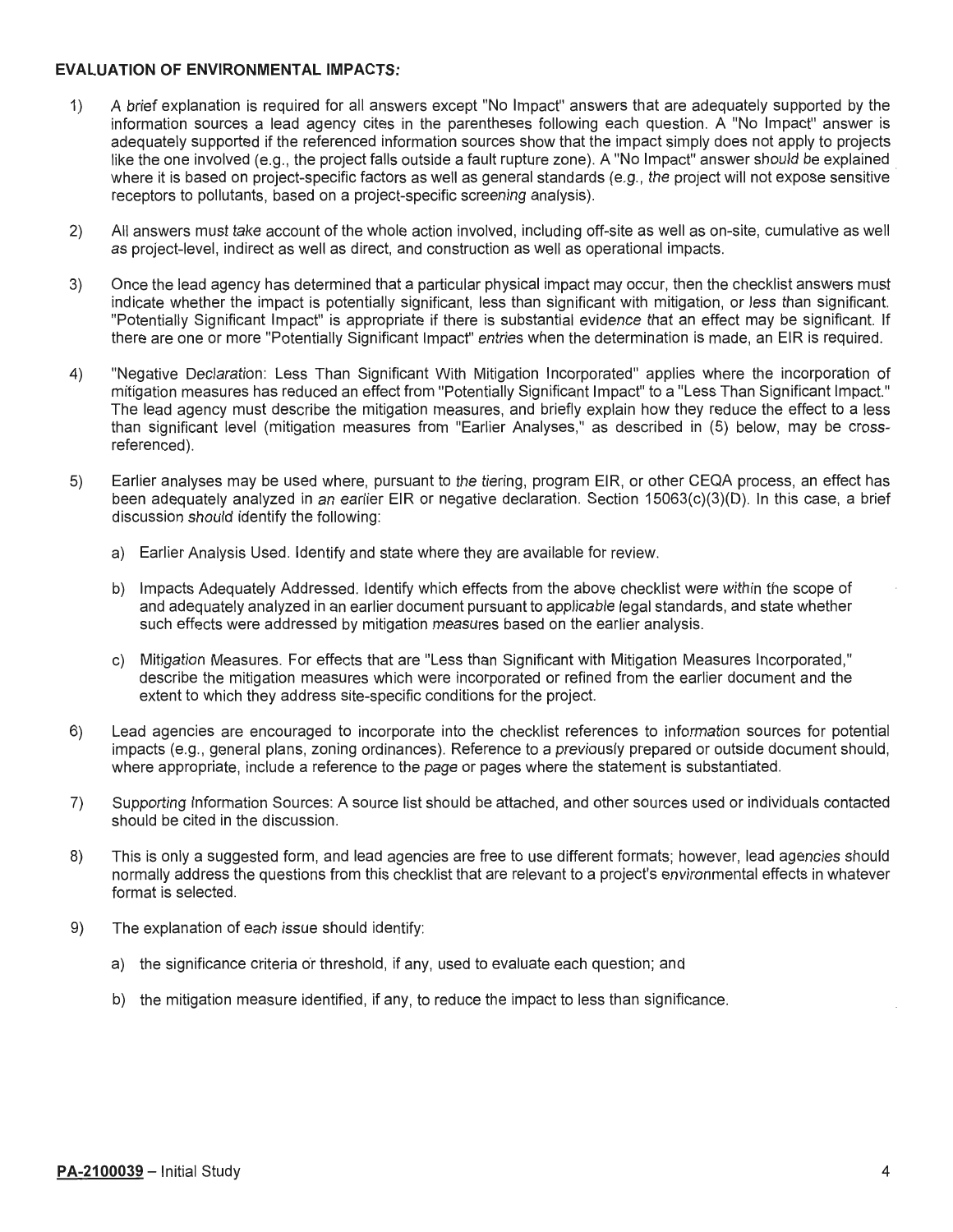#### **Less Than Potentially Significant with Less Than Significant Mitigation Significant Incorporated Analyzed No In The Impact Impact Prior EIR**

# I. **AESTHETICS.**

Except as provided in Public Resources Code Section 21099, would the project:

- a) Have a substantial adverse effect on a scenic vista?
- b) Substantially damage scenic resources, including, but not limited to, trees, rock outcroppings, and historic buildings within a state scenic highway?
- c) In non-urbanized areas, substantially degrade the existing visual character or quality of public views of the site and its surroundings? (Public views are those that are experienced from publically accessible vantage points). If the project is in an urbanized area, would the project conflict with applicable zoning and other regulations governing scenic quality?
- d) Create a new source of substantial light or glare which would adversely affect day or nighttime views in the area?

| $\mathcal{C}$ | $\frac{1}{2}$ $\pi$ | $\overline{\mathsf{X}}$<br>$\vert\boldsymbol{\mathsf{X}}\vert$ | $\mathcal{L}^{\text{in}}$                                           | $\overline{a}$<br>$\vert \cdot \vert$ |
|---------------|---------------------|----------------------------------------------------------------|---------------------------------------------------------------------|---------------------------------------|
| $\sim$ $\sim$ | $\mathbb{R}^{d-1}$  |                                                                | XIII                                                                | F.                                    |
|               |                     | $\vert$ $\times$ $\vert$                                       | $\begin{bmatrix} 1 & 1 & 1 \\ 1 & 1 & 1 \\ 1 & 1 & 1 \end{bmatrix}$ |                                       |

### **Impact Discussion:**

a) San Joaquin County is set within the greater San Joaquin Valley, with the delta and large expanses of generally flat, agricultural lands and urban development framed by the foothills of the Diablo Range to the west and the foothills of the Sierra Nevada to the east. According to the County's General Plan, scenic resources within the County include waterways, hilltops, and oak groves (San Joaquin County 2035).

The proposed project is a winery expansion and 3,280 square foot, large agricultural store. The project site is located on State Route 120, a heavily traveled highway in a generally flat, agricultural area with scattered residences. There are no noted scenic resources in this area. The project site is currently being developed with a small winery, the expansion of which to a large winery is being proposed with this application. There is also a single family residence with accessory structures, an agricultural building for private use, and a produce stand. The expansion of the winery and the addition of a large agricultural store would not obstruct views of scenic resources within the vicinity of the project site. Therefore, the project would have a less-than-significant impact associated with scenic vistas.

b) There are two officially designated state scenic highways in San Joaquin County: 1-580 and 1-5 (San Joaquin County 2035). Both interstates are located more than 7 miles to the west of the project site. Due to distance, the project site is not visible from 1-580 or 1-5.

In addition, the County has designated 26 roadways within the County as local scenic routes (San Joaquin County 2035). The nearest locally designated scenic route is River Road, from Ripon Road east to Santa Fe Road. The project site is located approximately 3 miles north of River Road, which, due to distance, does not have a view of the project site. Therefore, the project would have a less-than-significant impact associated with scenic resources within a stateor locally-designated scenic highway.

- c) The project site is located in a generally flat, agricultural area with scattered residences. The project includes the addition of a 3,280 square foot building. The further development of the site will visually degrade the character as the improvements will enhance the character of the site. Therefore, the project would have a less-than-significant impact associated with the existing visual quality or character of the site or its surroundings.
- d) The existing lighting and glare conditions in the project area are typical of a rural agricultural area. New lighting for the project would include outdoor building lighting and parking lot lighting. Parking lot lighting standards stipulate that all lighting be designed to confine direct rays to the premises, with no spillover beyond the property line except onto public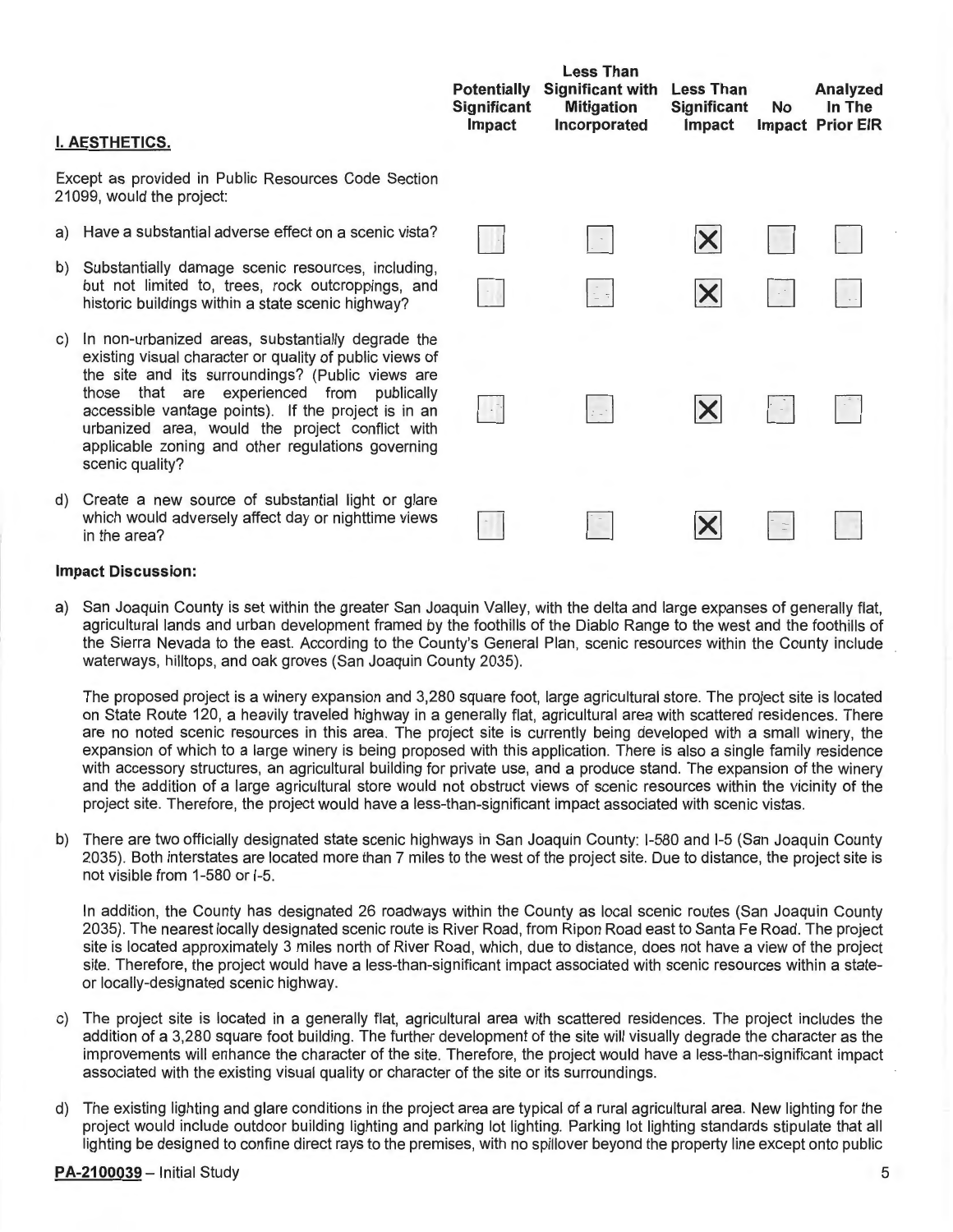thoroughfares, provided that such light does not cause a hazard to motorists (Development Title Section 9-1015.5). Therefore, the project is expected to have a less than significant impact from new sources of light or glare on day or nighttime views in the area.

 $\bar{z}$ 

 $\bar{\gamma}$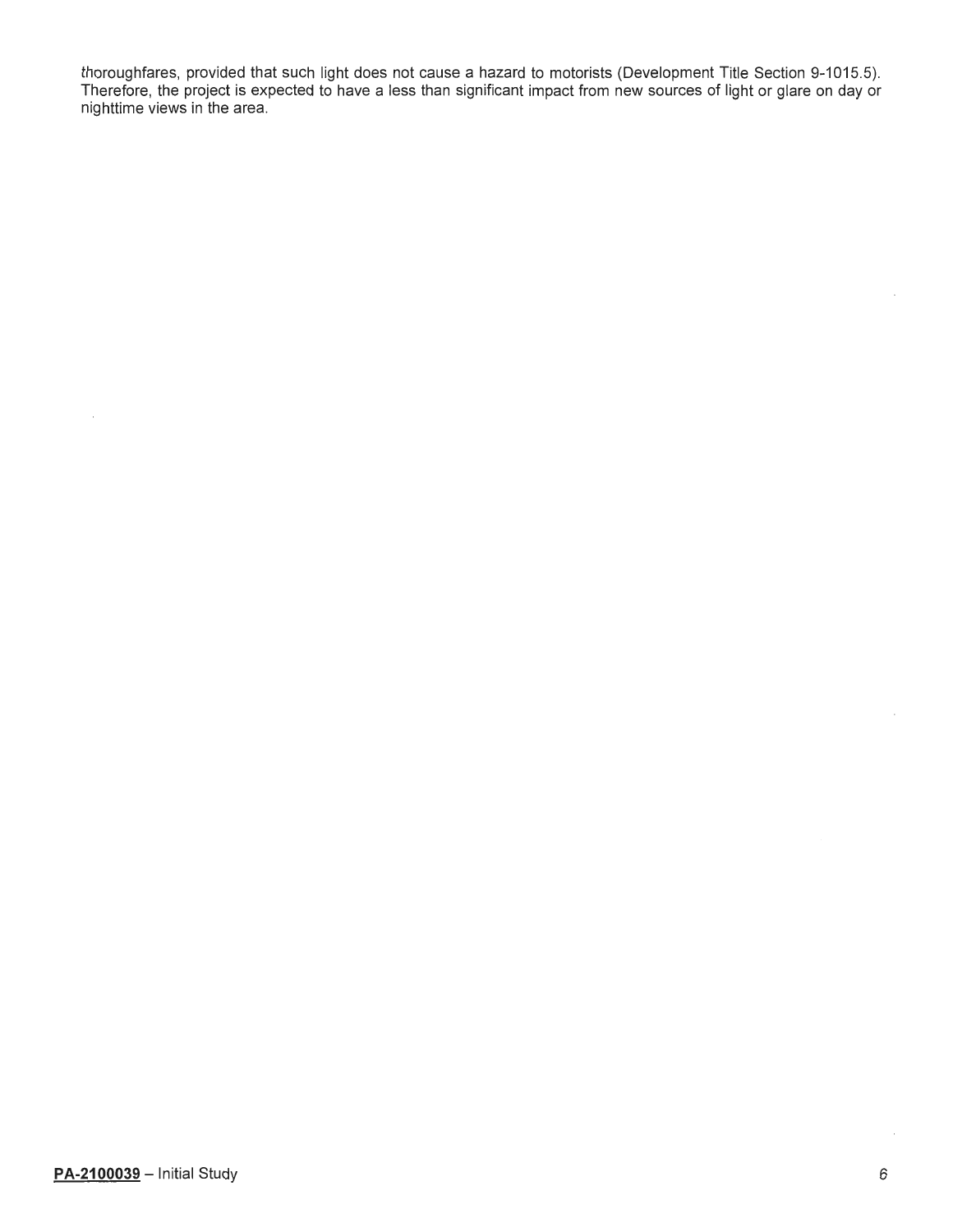**Less Than** 

**Analyzed** 

**No In The Impact Prior EIR** 

# II. **AGRICULTURE AND FORESTRY RESOURCES.**

In determining whether impacts to agricultural resources are significant environmental effects, lead agencies may refer to the California Agricultural Land Evaluation and Site Assessment Model (1997) prepared by the California Dept. of Conservation as an optional model to use in assessing impacts on agriculture and farmland. In determining whether impacts to forest resources, including timberland, are significant environmental effects, lead agencies may refer to information compiled by the California Department of Forestry and Fire Protection regarding the state's inventory of forest land, including the Forest and Range Assessment Project and the Forest Legacy Assessment project; and forest carbon measurement methodology provided in Forest Protocols adopted by the California Air Resources Board. -- Would the project:

- a) Convert Prime Farmland, Unique Farmland, or Farmland of Statewide Importance (Farmland), as shown on the maps prepared pursuant to the Farmland Mapping and Monitoring Program of the California Resources Agency, to a nonagricultural use?
- b) Conflict with existing zoning for agricultural use, or a Williamson Act contract?
- c) Conflict with existing zoning for, or cause rezoning of, forest land (as defined in Public Resources Code section  $12220(q)$ ), timberland (as defined by Public Resources Code section 4526), or timberland zoned Timberland Production (as defined by Government Code section 51104(g))?
- d) Result in the loss of forest land or conversion of forest land to non-forest use?
- e) Involve other changes in the existing environment which, due to their location or nature, could result in conversion of Farmland, to non-agricultural use or conversion of forest land to non-forest use?

# **Impact Discussion:**

- a) The project parcel is designated as Prime Farmland on maps provided by the California Department of Conservation's Farmland Mapping and Monitoring Program. Pursuant to the General Plan, general agriculture includes agricultural production as well as associated processing, sales, and support uses (San Joaquin County 2035). The project is a winery expansion and a large agricultural store, both involving the processing of an agricultural product, which is an agricultural use. Therefore, the project would not result in a significant impact with respect to conversion of farmland to a nonagricultural use.
- b) The project site is zoned AG-40 (General Agriculture, 40 acre minimum). A winery is an agricultural use that may be conditionally permitted in the AG-40 zone with an approved Use Permit application, therefore, the project will not conflict with existing zoning. The project parcel is not currently under a Williamson Act contract. However, pursuant to Development Title Section 9-1805, a winery is a compatible use with land under a Williamson Act contract, thus allowing

|                             |    | $\overline{\mathsf{X}}$     | $\frac{1}{\sqrt{2}}$    | $\mathbb{R}^2$                                 |  |
|-----------------------------|----|-----------------------------|-------------------------|------------------------------------------------|--|
| $\mathcal{A}$               |    | $\mathcal{L}_{\mathcal{A}}$ | $\overline{\mathsf{x}}$ | $\begin{bmatrix} 1 & 1 \\ 1 & 1 \end{bmatrix}$ |  |
| $\mathcal{A}_{\mathcal{A}}$ |    |                             | $\overline{\mathsf{X}}$ |                                                |  |
| $\pm 0$                     | ♦  | $\triangle$                 | $\overline{\mathsf{X}}$ |                                                |  |
|                             | F. |                             | $\vert\mathsf{X}\vert$  |                                                |  |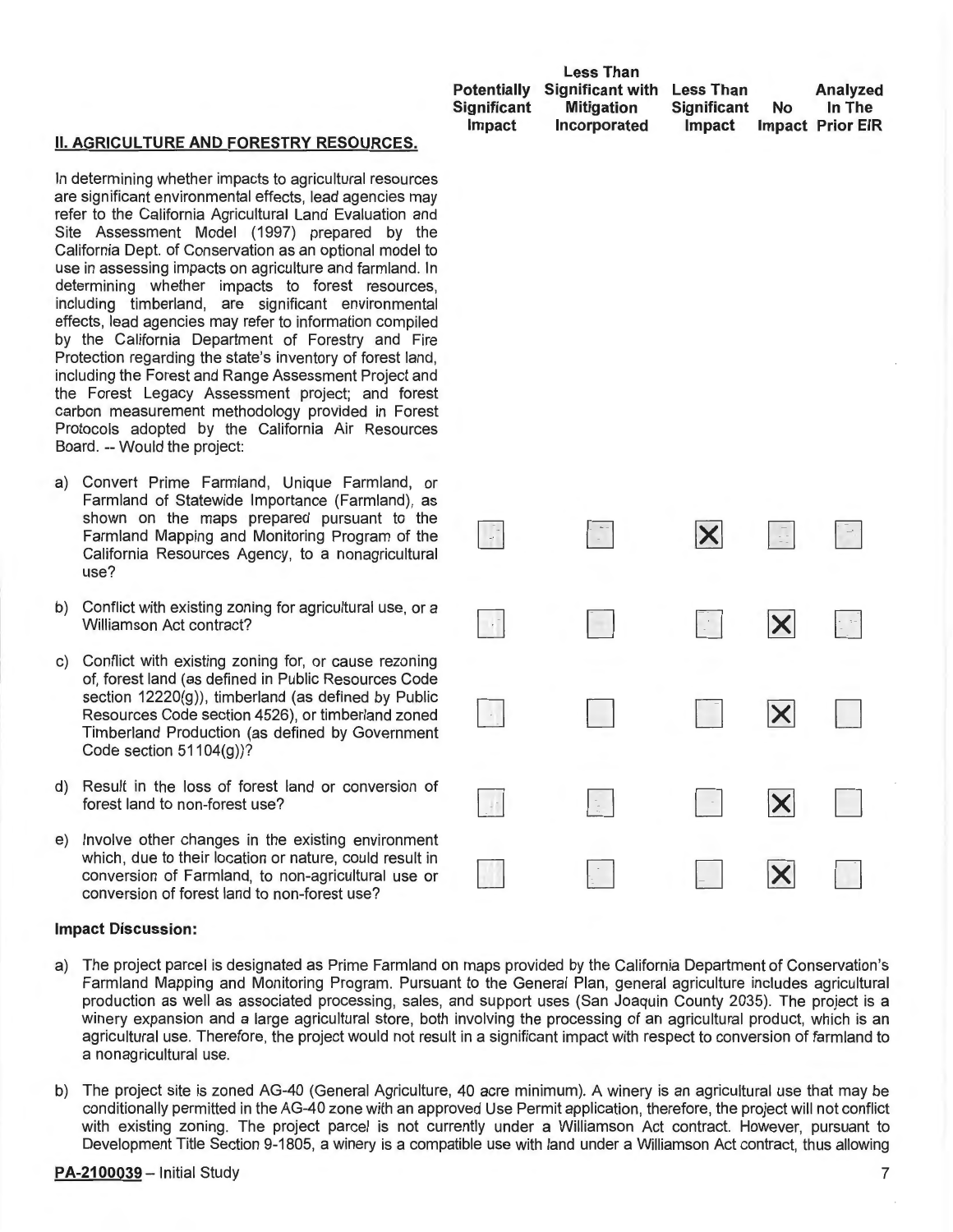the property to be put under contract if desired by the property owner. Therefore, the project will not conflict with existing zoning or a Williamson Act contract.

- c-d) There are no forest resources or zoning for forestlands or timberland, as defined by Public Resources Code and Government Code, located on or near the project site, therefore, the project will have no impact on corresponding zoning or conversion of such land.
	- e) The proposed project, a winery expansion and a 3,280 square foot, large agricultural store, does not conflict with any existing uses as the zoning and General Plan designation will remain the same. Furthermore, it has been determined that a winery and a large agricultural store are conditionally permitted uses in the AG-40 (General Agriculture, 40 acre minimum) zone with an approved Use Permit. Therefore, the project would have no impact on converting farmland to a nonagricultural use.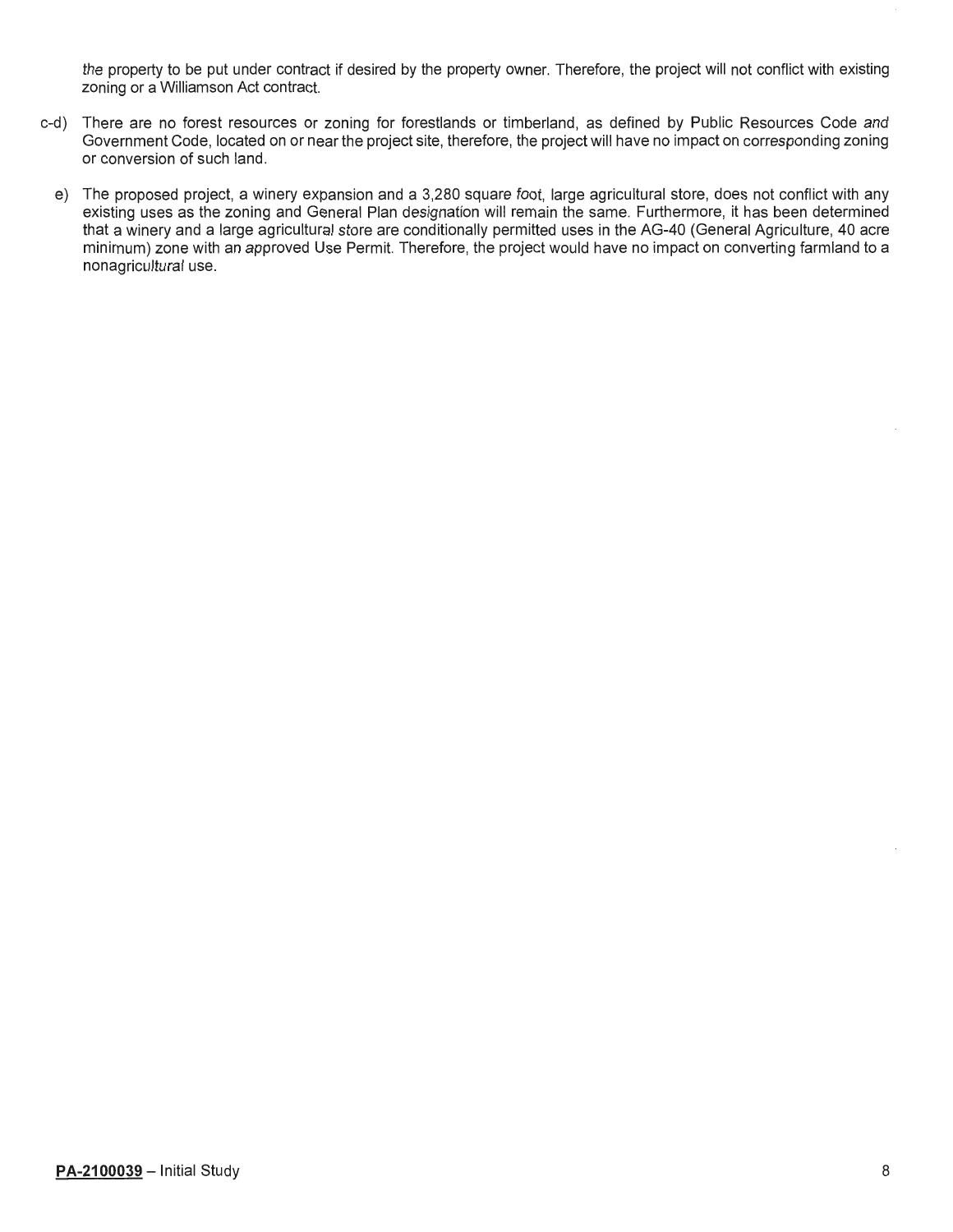| <b>Potentially</b><br>Significant<br>Impact | <b>Less Than</b><br><b>Significant with</b><br><b>Mitigation</b><br>Incorporated | <b>Less Than</b><br><b>Significant</b><br><b>Impact</b> | No | <b>Analyzed</b><br>In The<br><b>Impact Prior EIR</b> |
|---------------------------------------------|----------------------------------------------------------------------------------|---------------------------------------------------------|----|------------------------------------------------------|
|                                             |                                                                                  |                                                         |    |                                                      |
|                                             |                                                                                  |                                                         |    |                                                      |
|                                             |                                                                                  |                                                         |    |                                                      |
|                                             |                                                                                  |                                                         |    |                                                      |

### Ill. **AIR QUALITY.**

Where available, the significance criteria established by the applicable air quality management or air pollution control district may be relied upon to make the following determinations. Would the project:

- a) Conflict with or obstruct implementation of the applicable air quality plan?
- b) Result in a cumulatively considerable net increase of any criteria pollutant for which the project region is non-attainment under an applicable federal or state ambient air quality standard?
- c) Expose sensitive receptors to substantial pollutant concentrations?
- d) Result in substantial emissions (such as those leading to odors) adversely affecting a substantial number of people?

### **Impact Discussion:**

a-d) The proposed project is a winery expansion and a 3,280 square foot, large agricultural store. The project site is located within the San Joaquin Valley Air Basin which lies within the jurisdiction of the San Joaquin Valley Air Pollution Control District (APCD). APCD is the local agency established by the State to regulate air quality sources and minimize air pollution.

The project was referred to APCD for review on May 13, 2021. The District responded in a letter dated June 11, 2022 recommending that the project be evaluated for potential health impacts from operational and constructional emissions. A screening analysis was performed utilizing the APCD's prioritization tool. The resulting score from the analysis was below the threshold of 10 and it was determined by the APCD that no further assessment was needed. Based on the information provided by the applicant, APCD determined the project is subject to Rule 2201 (New and Modified Stationary Source Review) which will require submission to the District an application for an Authority to Construct (ATC) permit prior to construction.

Compliance with the regulations of the APCD will ensure that any impacts from the proposed project on air quality will be less than significant.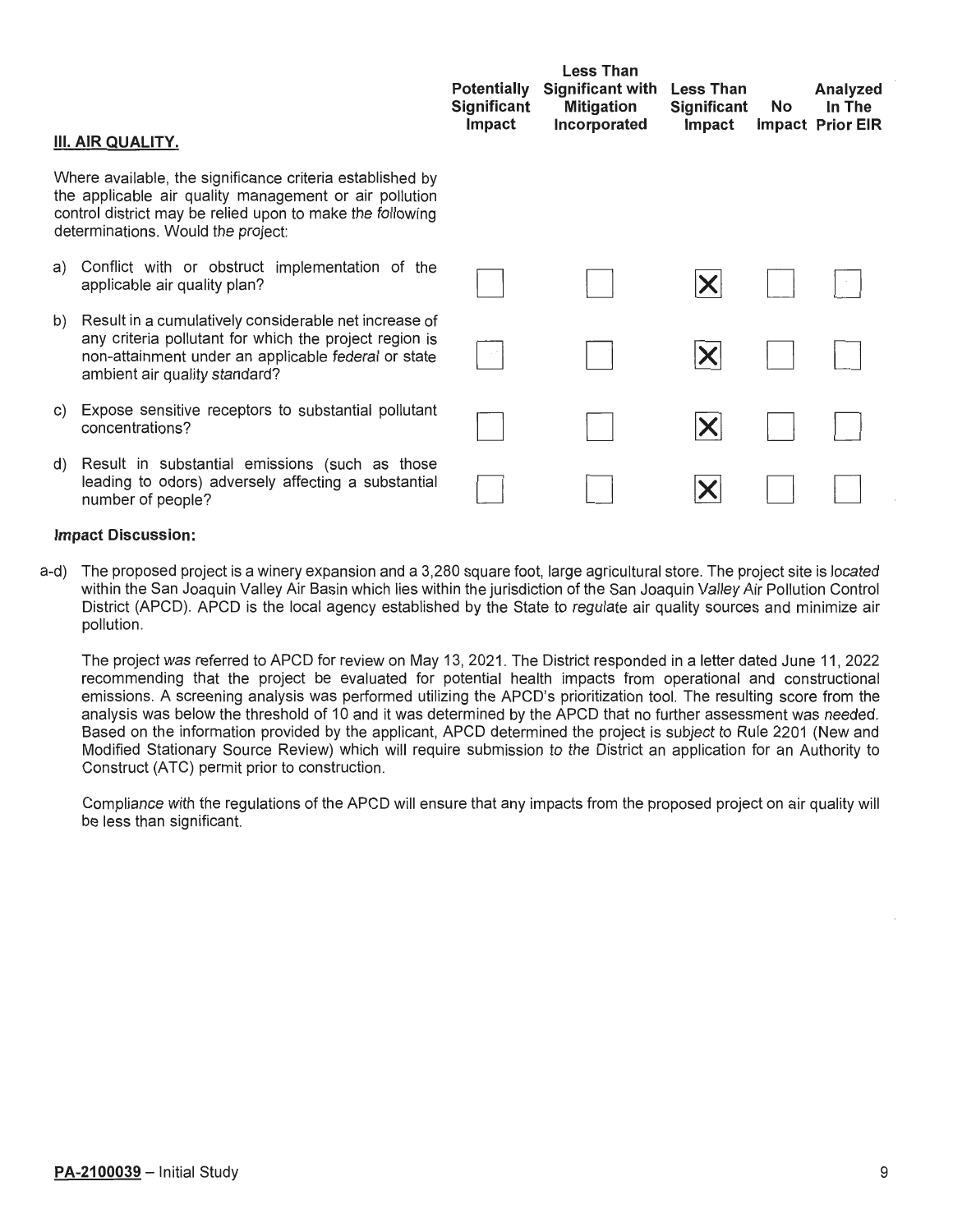# **IV. BIOLOGICAL RESOURCES.**

Would the project:

- a) Have a substantial adverse effect, either directly or through habitat modifications, on any species identified as a candidate, sensitive, or special status species in local or regional plans, policies, or regulations, or by the California Department of Fish and Game or U.S. Fish and Wildlife Service?
- b) Have a substantial adverse effect on any riparian habitat or other sensitive natural community identified in local or regional plans, policies, regulations or by the California Department of Fish and Game or US Fish and Wildlife Service?
- c) Have a substantial adverse effect on state or federally protected wetlands (including, but not limited to, marsh, vernal pool, coastal, etc.) through direct removal, filling, hydrological interruption, or other means?
- d) Interfere substantially with the movement of any native resident or migratory fish or wildlife species or with established native resident or migratory wildlife corridors, or impede the use of native wildlife nursery sites?
- e) Conflict with any local policies or ordinances protecting biological resources, such as a tree preservation policy or ordinance?
- f) Conflict with the provisions of an adopted Habitat Conservation Plan, Natural Community Conservation Plan, or other approved local, regional, or state habitat conservation plan?

| Potentially<br><b>Significant</b><br>Impact | <b>Significant with</b><br><b>Mitigation</b><br>Incorporated | <b>Less Than</b><br><b>Significant</b><br>Impact | <b>No</b>                        | <b>Analyzed</b><br>In The<br><b>Impact Prior EIR</b> |
|---------------------------------------------|--------------------------------------------------------------|--------------------------------------------------|----------------------------------|------------------------------------------------------|
|                                             | $\overline{\mathsf{x}}$                                      |                                                  | H,                               |                                                      |
|                                             | $\overline{a}$                                               | $\overline{\mathbf{x}}$                          |                                  | $\frac{1}{2} \frac{1}{2}$                            |
| $\ddot{\phantom{a}}$                        | $\begin{bmatrix} 1 & 0 \\ 0 & 1 \end{bmatrix}$               | $\overline{\mathsf{x}}$                          | $\left\lceil \cdot \right\rceil$ |                                                      |
|                                             |                                                              | $\vert \mathsf{X} \vert$                         |                                  |                                                      |
| $\overline{\phantom{a}}$                    |                                                              | $\vert\mathsf{X}\vert$                           | $\overline{a}$                   |                                                      |
| $\mathbb{P}$                                | $\boldsymbol{\mathsf{X}}$                                    | $\frac{1}{2}$                                    | $\frac{1}{2}$                    |                                                      |

# **Impact Discussion:**

a) The California Department of Fish and Wildlife Natural Diversity Database does not list any rare, endangered, or threatened species or habitat located on or near the site for the proposed project. Referrals have been sent to the San Joaquin Council of Governments (SJCOG), the agency responsible for verifying the correct implementation of the San Joaquin County Multi-Species Habitat Conservation and Open Space Plan (SJMSCP), which provides compensation for the conversion of Open Space to non-Open Space uses which affect the plant, fish and wildlife species covered by the Plan. Pursuant to the Final EIR/EIS for SJMSCP, dated November 15, 2000, and certified by SJCOG on December 7, 2000, implementation of the SJMSCP is expected to reduce impacts to biological resources resulting from the proposed project to a level of less-than-significant.

The project was referred to SJCOG for review on May 13, 2021 . SJCOG responded in a letter dated May 14, 2021, that the project is subject to the SJMSCP. The applicant has confirmed that he will participate in SJMSCP. With the applicant's participation, the proposed project is consistent with the SJMSCP and any impacts to biological resources resulting from the proposed project will be reduced to a level of less-than-significant.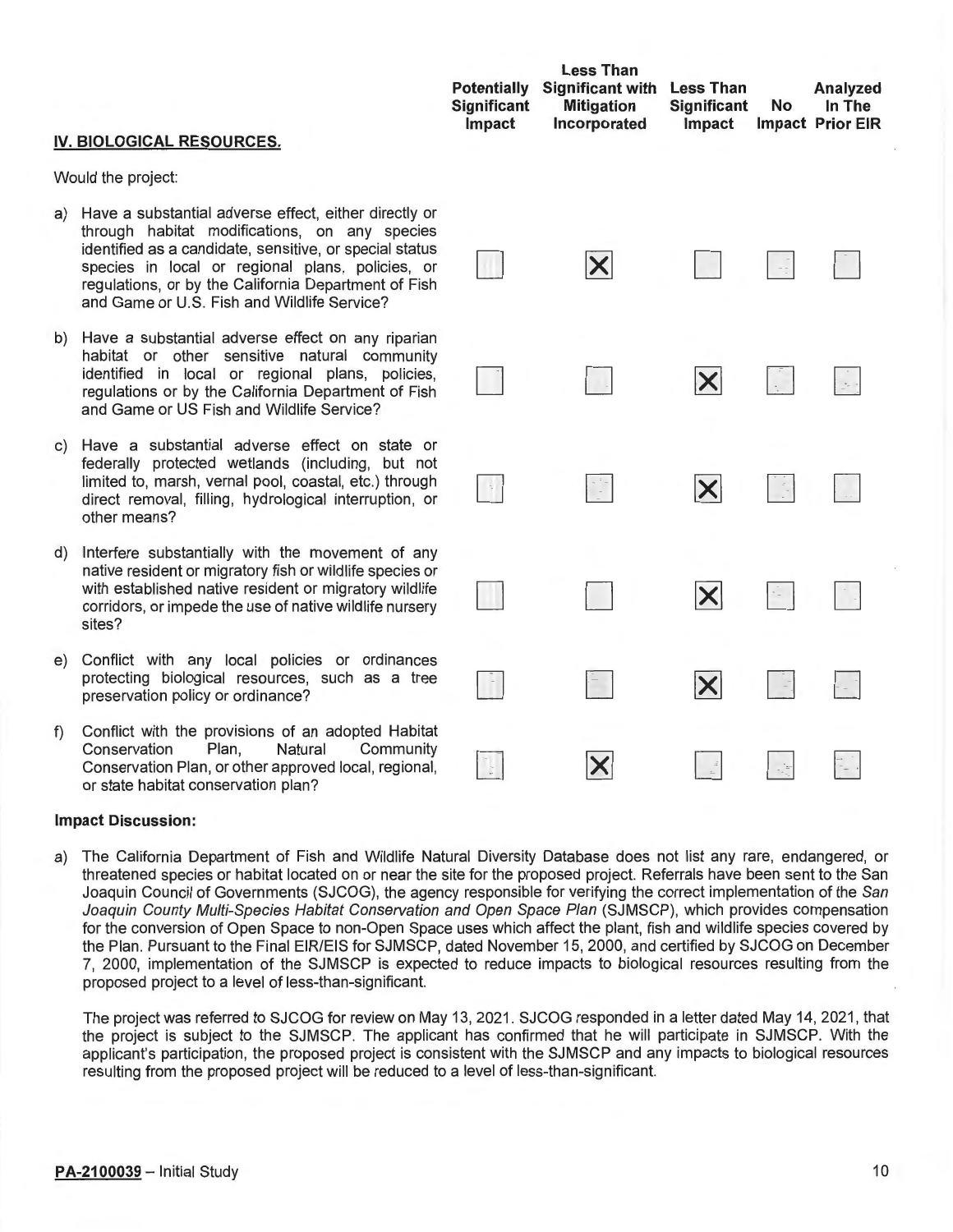- b) There are no riparian habitat or other sensitive natural community identified on the property or in the area. Therefore, the project's impact on riparian habitat is expected to be less than significant.
- c) The County geographic information system (GIS) data indicate there are no natural wetlands on the property. Therefore, any impact from the project on wetlands is expected to be less than significant.
- d) There are no waterways through the property which would be impacted by the proposed project nor does the heavily agricultural area provide corridors for native wildlife, therefore, any impact on habitat or migratory corridors is expected to be less than significant.
- e) The project does not require the removal of trees, therefore, the project's impact on local policies or ordinances protecting biological resources is expected to be less than significant.
- f) This application, for a winery expansion and a 3,280 square foot, large agricultural store, will be conditioned to participate in the SJ Multi-Species Habitat Conservation and open Space Plan. The applicant has confirmed his intention to participate in the SJMSCP, therefore, the project's impact on an approved habitat conservation plan is expected to be reduced to less than significant.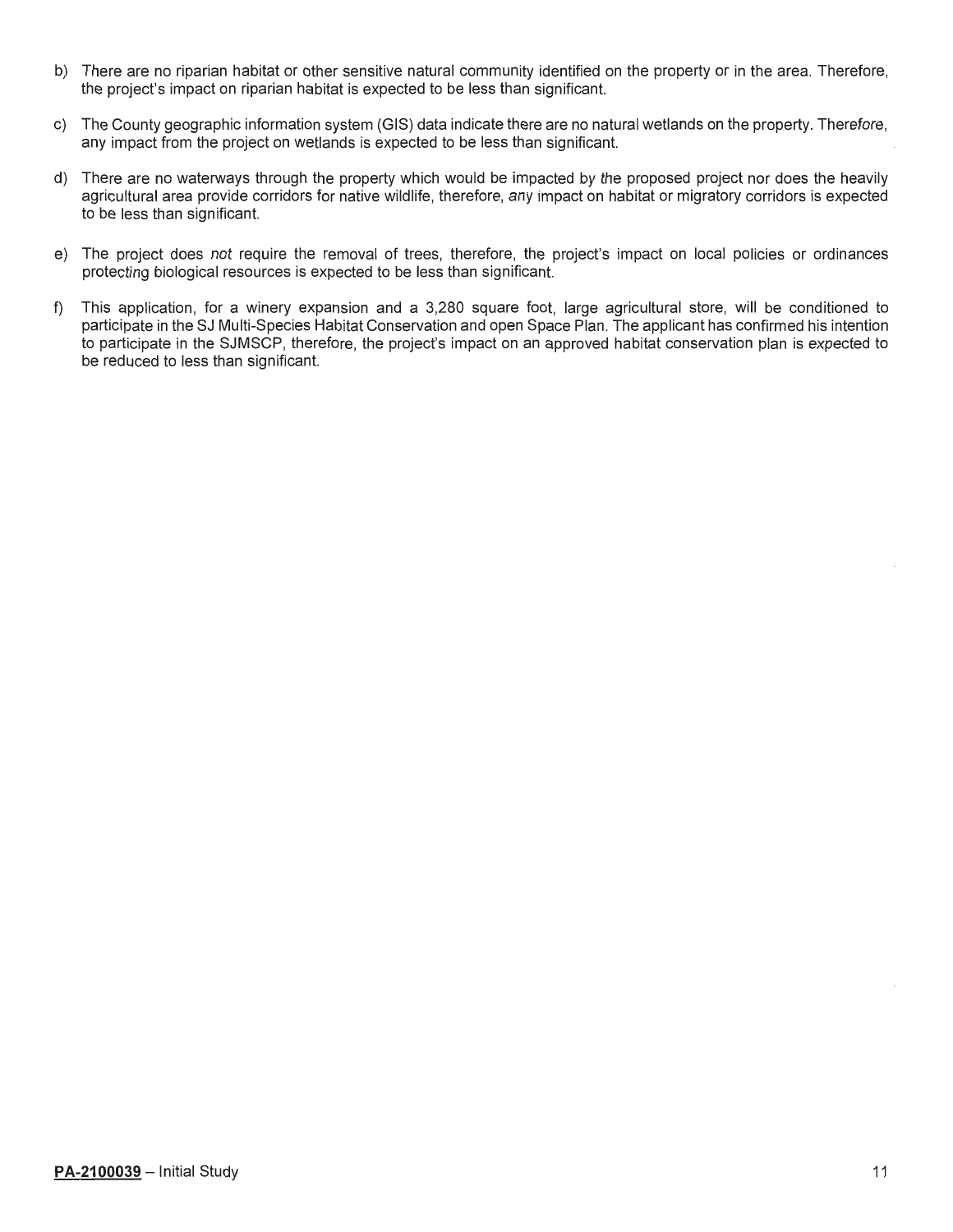# **Less Than Potentially Significant with Less Than Analyzed Significant Mitigation Significant No No Impact Incorporated Impact Impa Impact Impact Prior EIR V. CULTURAL RESOURCES.**  Would the project: a) Cause a substantial adverse change in the significance of a historical resource pursuant to  $\bm{\times}$ § 15064.5? b) Cause a substantial adverse change in the significance of an archaeological resource pursuant to§ 15064.5? c) Disturb any human remains, including those interred outside of dedicated cemeteries?

# **Impact Discussion:**

- a-b) The proposed project is a winery expansion and a 3,280 square foot, large agricultural store on a parcel already developed with a small winery. If the project is approved and any resources not previously uncovered during any prior disturbance are found during any earth disturbing activities associated with the project, construction of the project is required to cease, and a qualified archaeologist will be retained to investigate the site. In this way, any adverse change to a historical or archaeological resource is expected to be less than significant.
	- c) In the event human remains are encountered during any portion of the project, California state law requires that there shall be no further excavation or disturbance of the site or any nearby area reasonably suspected to overlie adjacent remains until the coroner of the county has determined manner and cause of death, and the recommendations concerning the treatment and disposition of the human remains have been made to the person responsible for the excavation (California Health and Safety Code - Section 7050.5). In this way, any disturbance to human remains will be reduced to less than significant.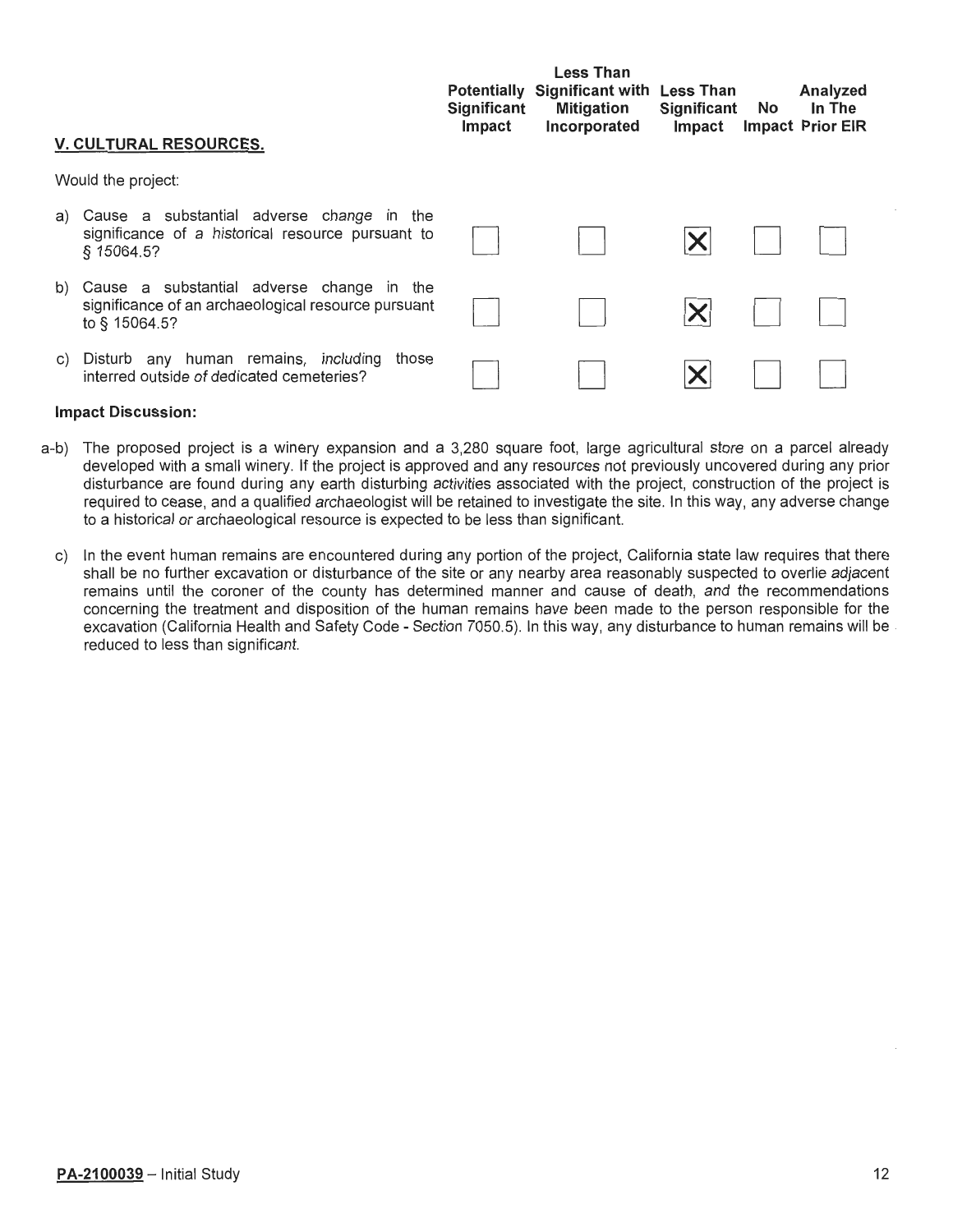|    | <b>VI. ENERGY.</b>                                                                                                                                                                                                   | <b>Potentially</b><br><b>Significant</b><br><b>Impact</b> | <b>Less Than</b><br><b>Significant with</b><br><b>Mitigation</b><br>Incorporated | <b>Less Than</b><br><b>Significant</b><br>Impact | No. | <b>Analyzed</b><br>In The<br><b>Impact Prior EIR</b> |
|----|----------------------------------------------------------------------------------------------------------------------------------------------------------------------------------------------------------------------|-----------------------------------------------------------|----------------------------------------------------------------------------------|--------------------------------------------------|-----|------------------------------------------------------|
|    | Would the project:                                                                                                                                                                                                   |                                                           |                                                                                  |                                                  |     |                                                      |
| a) | Result in a potentially significant environmental<br>impact due to wasteful, inefficient, or unnecessary<br>consumption of energy, or wasteful use of energy<br>resources, during project construction or operation? |                                                           |                                                                                  |                                                  |     |                                                      |
| b) | Conflict with or obstruct a state or local plan for<br>renewable energy or energy efficiency?                                                                                                                        |                                                           |                                                                                  |                                                  |     |                                                      |

# **Impact Discussion:**

a-b) The California Energy Code (also titled The Energy Efficiency Standards for Residential and Non-residential Buildings) was created by the California Building Standards Commission in response to a legislative mandate to reduce California's energy consumption. The code's purpose is to advance the state's energy policy, develop renewable energy sources and prepare for energy emergencies. The code includes energy conservation standards applicable to most buildings throughout California. These requirements will be applicable to the proposed project ensuring that any impact to the environment due to wasteful, inefficient, or unnecessary consumption of energy will be less than significant and preventing any conflict with state or local plans for energy efficiency and renewable energy.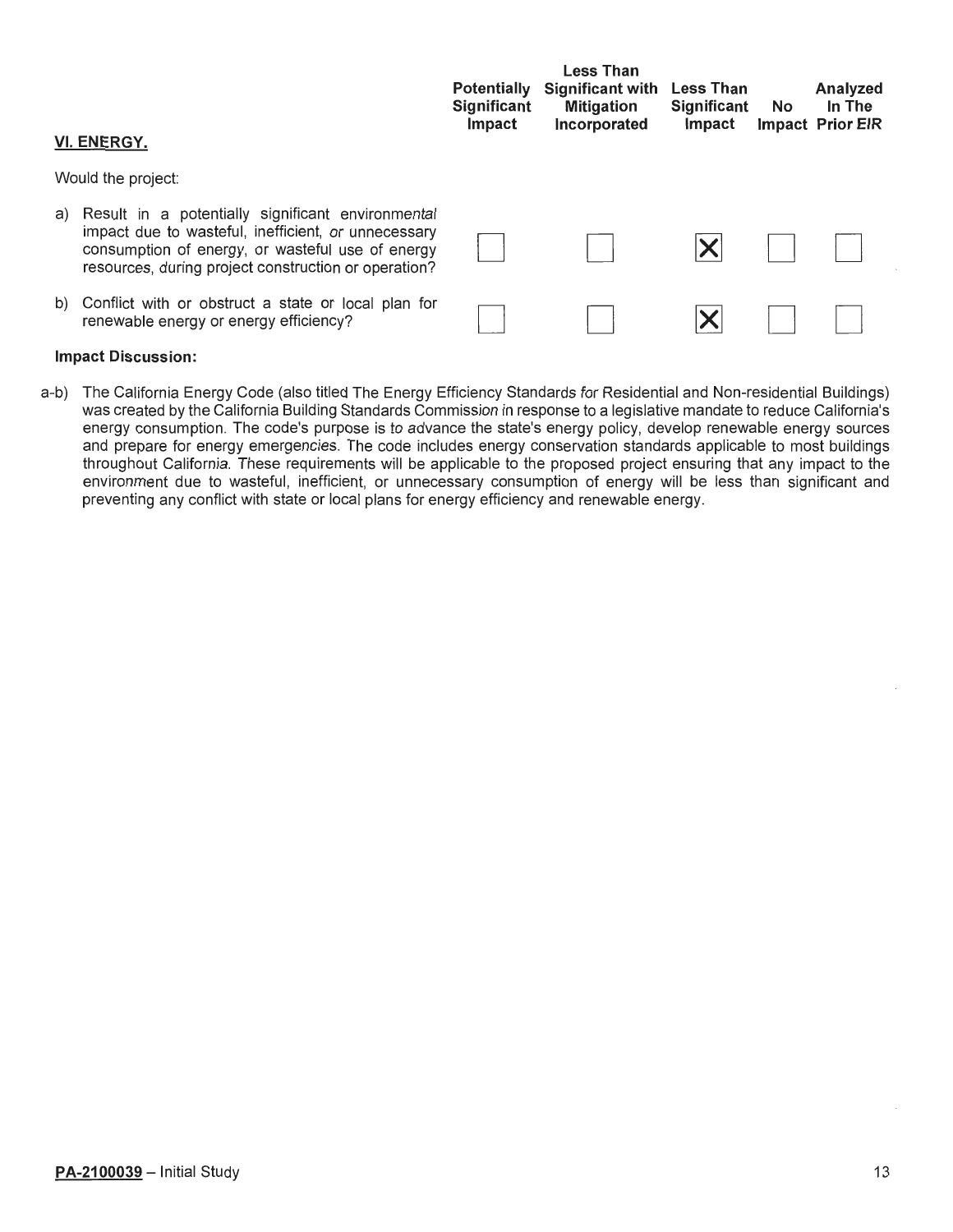**Potentially Significant with Less Than** 

**Less Than** 

**Analyzed No In The** 

# **VII. GEOLOGY AND SOILS.**

Would the project:

- a) Directly or indirectly cause potential substantial adverse effects, including the risk of loss, injury, or death involving:
	- i) Rupture of a known earthquake fault, as delineated on the most recent Alquist-Priolo Earthquake Fault Zoning Map issued by the State Geologist for the area or based on other substantial evidence of a known fault? Refer to Division of Mines and Geology Special Publication 42.
	- ii) Strong seismic ground shaking?
	- iii) Seismic-related ground failure, including liquefaction?
	- iv) Landslides?
- b) Result in substantial soil erosion or the loss of topsoil?
- c) Be located on a geologic unit or soil that is unstable, or that would become unstable as a result of the project, and potentially result in on- or off-site landslide, lateral spreading, subsidence, liquefaction or collapse?
- d) Be located on expansive soil and create direct or indirect risks to life or property?
- e) Have soils incapable of adequately supporting the use of septic tanks or alternative waste water disposal systems where sewers are not available for the disposal of waste water?
- f) Directly or indirectly destroy a unique paleontological resource or site or unique geologic feature?

### **Impact Discussion:**

a) According to the California Department of Conservation's California Geological Survey, the project site is not located within an earthquake fault zone. However, similar to other areas located in seismically active Northern California, the project area is susceptible to strong ground shaking during an earthquake, although the site would not be affected by ground shaking more than any other area in the region.

The Project would be required to comply with the most recent version of the California Building Code (CBC), which contains universal standards related to seismic load requirements and is codified within the San Joaquin County Ordinance Code under Section 8-1000. In addition, a soils report is required pursuant to CBC § 1803 for foundations and CBC appendix § J104 for grading. All recommendations of the Soils Report will be incorporated into the construction drawings. As a result, impacts associated with seismic ground shaking or possible ground liquefaction are expected to be less than significant.

|  | $\overline{\mathsf{X}}$                                                       |                          |  |
|--|-------------------------------------------------------------------------------|--------------------------|--|
|  | $\overline{\mathsf{X}}$                                                       |                          |  |
|  | $\overline{\mathsf{X}}$<br>$\overline{\mathsf{X}}$<br>$\overline{\mathsf{X}}$ | $\vert \mathsf{X} \vert$ |  |
|  | $\overline{\mathsf{X}}$                                                       |                          |  |
|  | $\overline{\mathsf{X}}$                                                       |                          |  |
|  | $\overline{\mathsf{X}}$                                                       |                          |  |
|  |                                                                               | $ \mathsf{X} $           |  |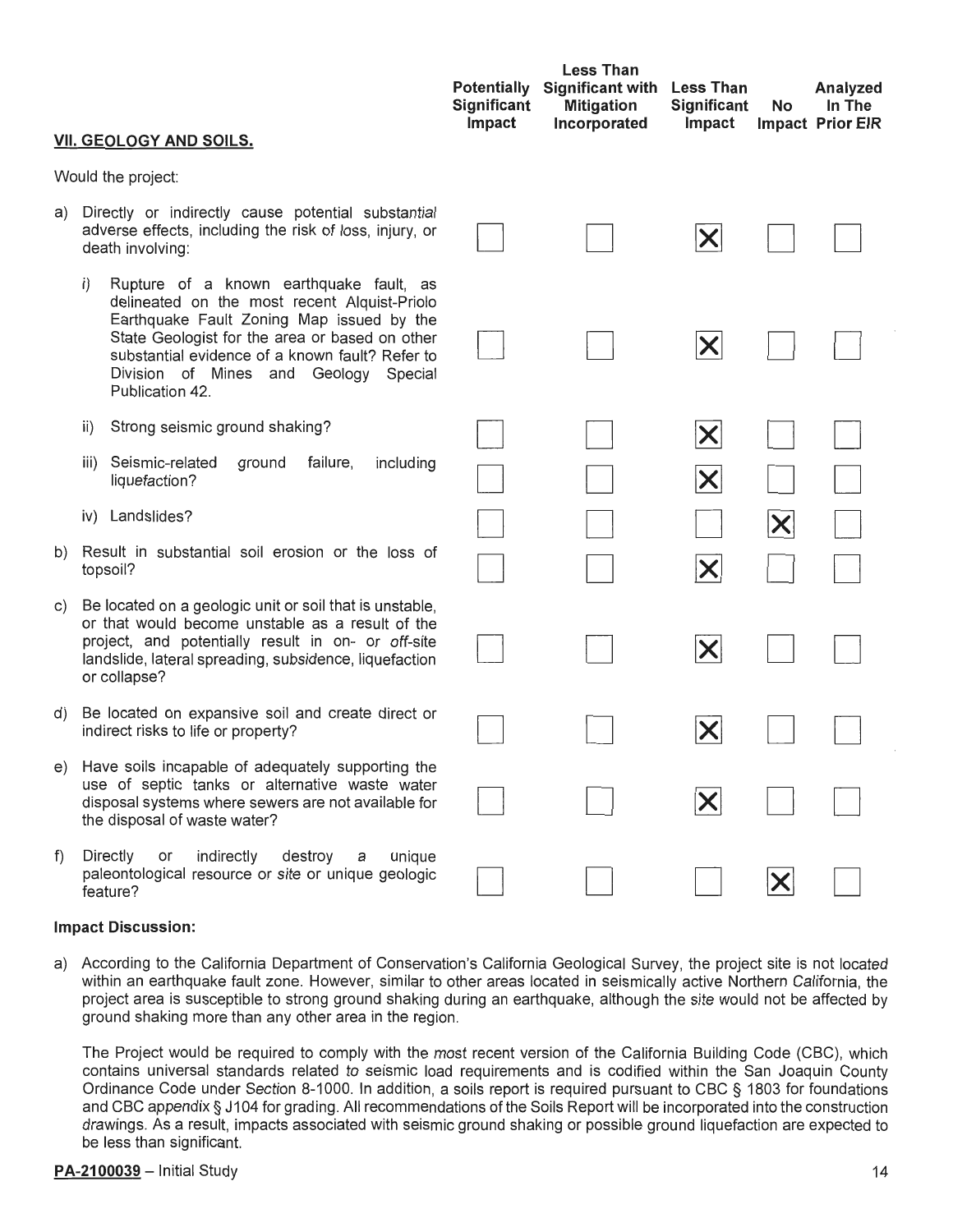The project site is located in an area that is relatively flat and does not contain any slopes that could result in landslides. Therefore, impacts associated with landslides are expected to be less than significant.

- b) The project's construction activities would disturb surface soils, therefore, in order to control erosion, the project would be required to comply with state regulations, including the provisions of the California Water Boards Storm Water Program's Construction General Permit (CGP). The CGP requires implementation of temporary and post-construction best management practices and measures to prevent erosion and reduce sediment and pollutants in discharges from the construction site. Once developed, the project site will include buildings, paved surfaces, and other on-site improvements that would stabilize and help retain on-site soils. Remaining pervious disturbed surfaces would consist primarily of landscaping. Therefore, construction impacts and operational impacts associated with soil erosion would be less than significant.
- c) As part of the project design process, a soils report will be required for grading and foundations and all recommendations from a soils report must be incorporated into the construction plans. As a result of these grading recommendations, which are required by the California Building Code (CBC), the project would not be susceptible to the effects of any potential lateral spreading, subsidence, or liquefaction. Compliance with the CBC and the engineering recommendations in the site-specific soils report would ensure structural integrity in the event that seismic-related issues are experienced at the project site. Therefore, impacts associated with unstable geologic units are expected to be less than significant.
- d) Expansive soils are characterized by their potential shrink/swell behavior. The Soil Survey of San Joaquin County classifies the project site soil as non-expansive. As a result, the effects of expansive soil on the project buildings are expected to be less than significant.
- e) The Project would include an on-site septic tank and associated leach fields to treat wastewater. Septic tanks installed in the County are subject to San Joaquin County Ordinance Code Section 9-1105 which requires issuance of a Sanitation Permit by the San Joaquin County Environmental Health Division for the construction of a private septic system and sets forth requirements for the siting and construction of private septic systems. Prior to issuance of a Sanitation Permit, the San Joaquin County Environmental Health Department will review the proposed septic system to ensure on-site soils would be capable of supporting such a system. Compliance with this process will ensure that adverse impacts associated with on-site soils and septic systems do not occur. Therefore, impacts associated with the soils' ability to support septic systems are expected to be less than significant.
- f) If the project is approved and any paleontological resources not previously uncovered during any prior disturbance are found during any earth disturbing activities associated with the project, construction of the project is required to cease, and a qualified archaeologist will be retained to investigate the site. In this way, any adverse change to a paleontological resource is expected to be less than significant.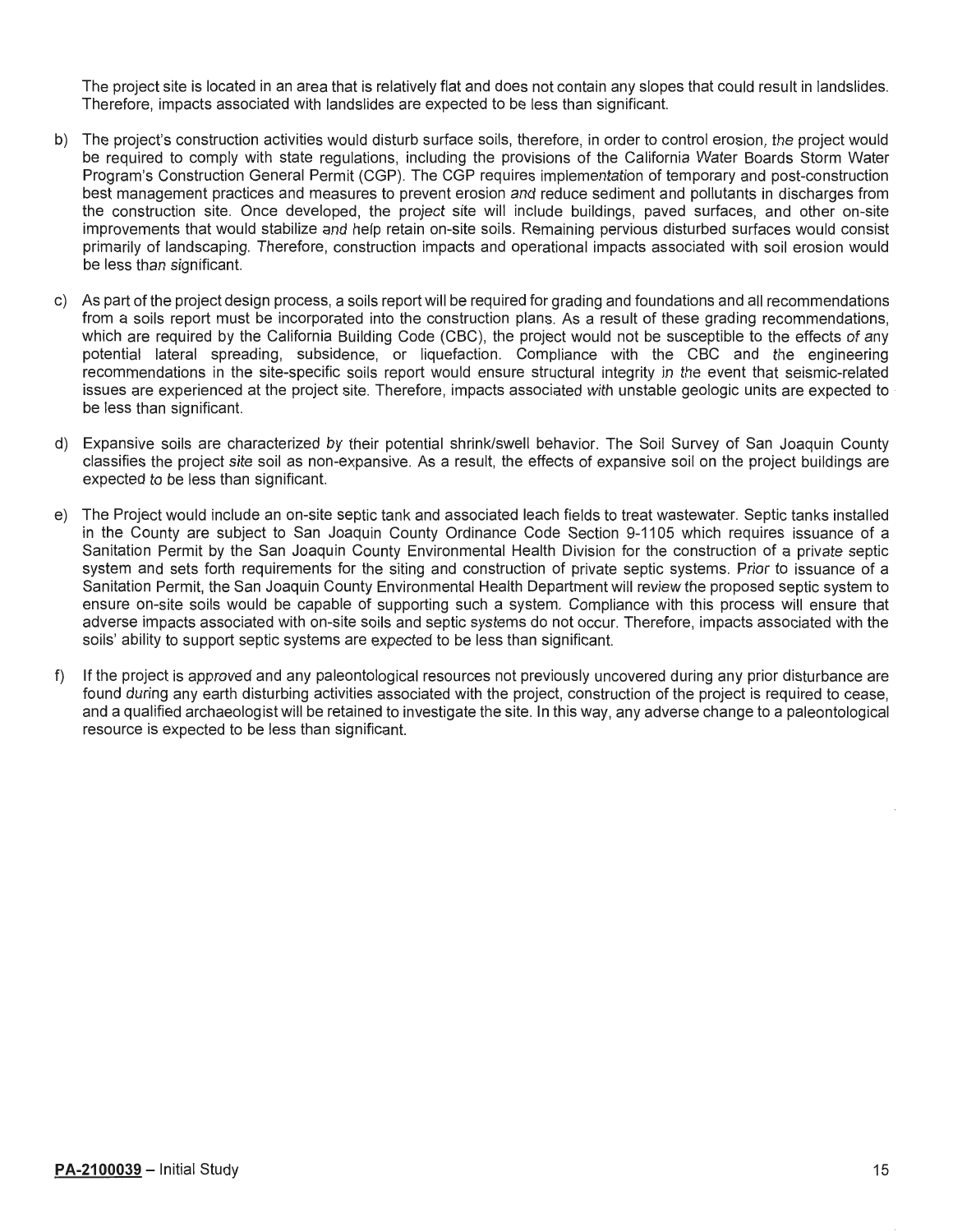**Less Than**  Potentially Significant.with Less<sup>Than Analyzed</sup><br>Significant Mitigation Significant No InThe **Significant Mitigation Significant Incorporated Impact Impact Prior EIR VIII. GREENHOUSE GAS EMISSIONS.**  Would the project: a) Generate greenhouse gas emissions, either directly or indirectly, that may have a significant impact on the X environment? b) Conflict with an applicable plan, policy or regulation adopted for the purpose of reducing the emissions of greenhouse gases?

# **Impact Discussion:**

a-b) Emissions of GHGs contributing to global climate change are attributable in large part to human activities associated with the industrial/manufacturing, utility, transportation, residential, and agricultural sectors. Therefore, the cumulative global emissions of GHGs contributing to global climate change can be attributed to every nation, region, and city, and virtually every individual on earth. An individual project's GHG emissions are at a micro-scale level relative to global emissions and effects to global climate change; however, an individual project could result in a cumulatively considerable incremental contribution to a significant cumulative macro-scale impact. As such, impacts related to emissions of GHG are inherently considered cumulative impacts.

Implementation of the proposed project would cumulatively contribute to increases of GHG emissions. Estimated GHG emissions attributable to future development would be primarily associated with increases of carbon dioxide (CO<sub>2</sub>) and. to a lesser extent, other GHG pollutants, such as methane (CH<sub>4</sub>) and nitrous oxide (N<sub>2</sub>O) associated with area sources, mobile sources or vehicles, utilities (electricity and natural gas), water usage, wastewater generation, and the generation of solid waste. The primary source of GHG emissions for the project would be mobile source emissions. The common unit of measurement for GHG is expressed in terms of annual metric tons of CO<sub>2</sub> equivalents (MTCO<sub>2</sub>e/yr).

As noted previously, the proposed project will be subject to the rules and regulations of the SJVAPCD. The SJVAPCD has adopted the Guidance for Valley Land- use Agencies in Addressing GHG Emission Impacts for New Projects under CEQA and the District Policy- Addressing GHG Emission Impacts for Stationary Source Projects Under CEQA When Serving as the Lead Agency.1 The guidance and policy rely on the use of performance-based standards, otherwise known as Best Performance Standards (BPS) to assess significance of project specific greenhouse gas emissions on global climate change during the environmental review process, as required by CEQA. To be determined to have a less-than-significant individual and cumulative impact with regard to GHG emissions, projects must include BPS sufficient to reduce GHG emissions by 29 percent when compared to Business As Usual (BAU) GHG emissions. Per the SJVAPCD, BAU is defined as projected emissions for the 2002-2004 baseline period. Projects which do not achieve a 29 percent reduction from BAU levels with BPS alone are required to quantify additional project-specific reductions demonstrating a combined reduction of 29 percent. Potential mitigation measures may include, but not limited to: onsite renewable energy (e.g. solar photovoltaic systems), electric vehicle charging stations, the use of alternative-fueled vehicles, exceeding Title 24 energy efficiency standards, the installation of energy-efficient lighting and control systems, · the installation of energy-efficient mechanical systems, the installation of drought-tolerant landscaping, efficient irrigation systems, and the use of low-flow plumbing fixtures.

It should be noted that neither the SJVAPCD nor the County provide project-level thresholds for construction-related GHG emissions. Construction GHG emissions are a one-time release and are, therefore, not typically expected to generate a significant contribution to global climate change. As such, the analysis herein is limited to discussion of longterm operational GHG emissions.

**1** San Joaquin Valley Air Pollution Control District. Guidance for Valley Land-use Agencies in Addressing GHG Emission Impacts for New Projects under CEQA. December 17, 2009.San Joaquin Valley Air Pollution Control District. District Policy Addressing GHG Emission Impacts for Stationary Source Projects Under CEQA When Serving as the Lead Agency. December 17, 2009.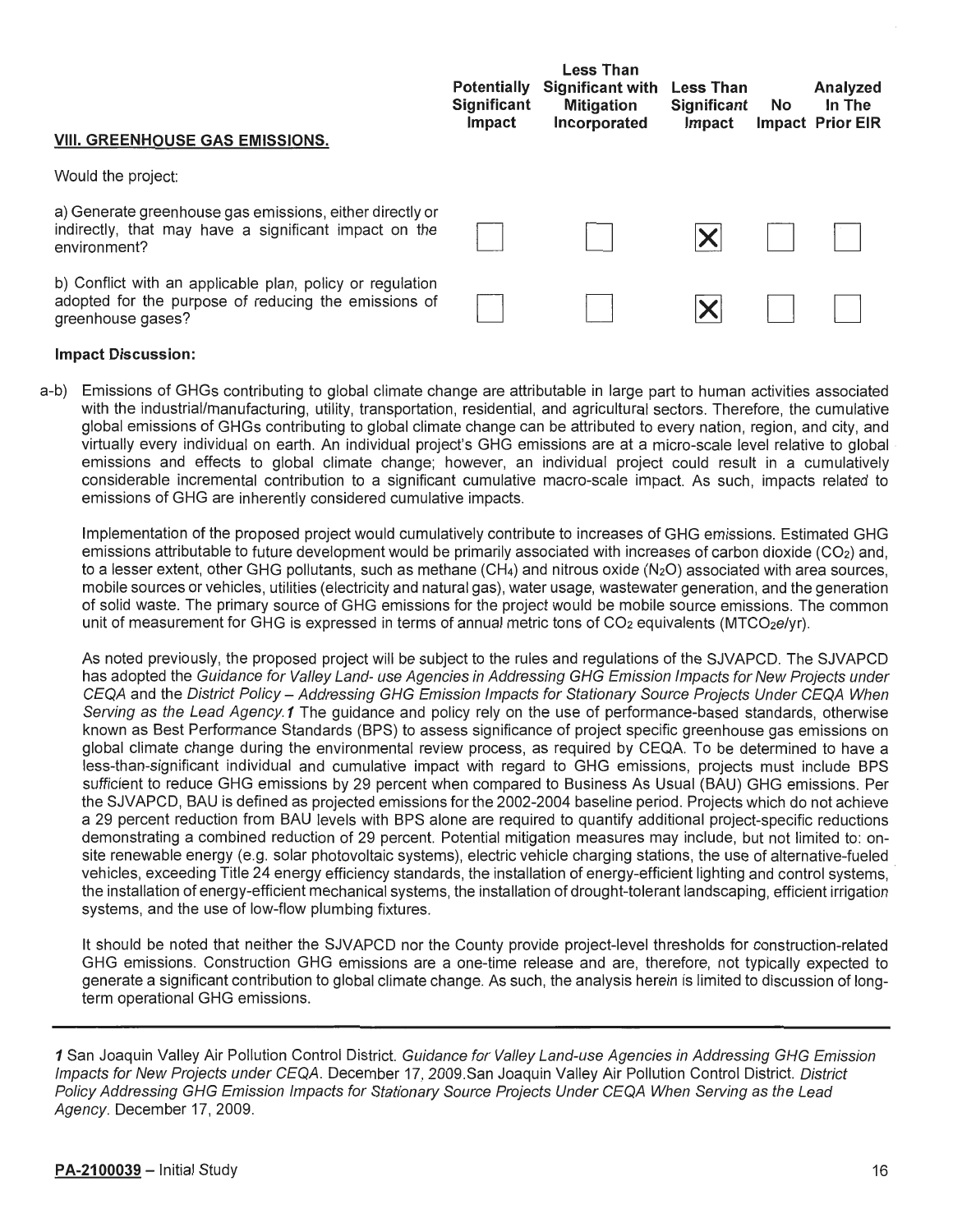# **IX. HAZARDS AND HAZARDOUS MATERIALS.**

Would the project:

- a) Create a significant hazard to the public or the environment through the routine transport, use, or disposal of hazardous materials?
- b) Create a significant hazard to the public or the environment through reasonably foreseeable upset and accident conditions involving the release of hazardous materials into the environment?
- c) Emit hazardous emissions or handle hazardous or acutely hazardous materials, substances, or waste within one-quarter mile of an existing or proposed school?
- d) Be located on a site which is included on a list of hazardous materials sites compiled pursuant to<br>Government Code Section 65962.5 and, as a result, would it create a significant hazard to the public or the environment?
- e) For a project located within an airport land use plan or, where such a plan has not been adopted, within two miles of a public airport or public use airport, would the project result in a safety hazard or excessive noise for people residing or working in the project area?
- Impair implementation of or physically interfere with an adopted emergency response plan or emergency evacuation plan?
- g) Expose people or structures, either directly or indirectly, to a significant risk of loss, injury or death are adjacent to urbanized areas or where residences  $\Box$ are intermixed with wildlands?

### **Impact Discussion:**

- a-c) The proposed project is a winery expansion and a 3,280 square foot, large agricultural store. Pursuant to the Hazardous Materials Disclosure Survey submitted with the application, the winery would not handle or store hazardous materials · on site. If any hazardous materials should be handled or stored onsite, the owner/operator must report the use or storage of these hazardous materials to the California Environmental Reporting System (CERS) and must comply with all applicable federal, state, and local regulations pertaining to the storage of hazardous materials. In this way, impacts related to the use, transport, or disposal of hazardous materials are expected to be less than significant.
	- d) The project site is not listed as a hazardous materials site on the California Department of Toxic Substances Control EnviroStor database map, compiled pursuant to Government Code 65962.5 and, therefore, will not result in creating a significant hazard to the public or the environment.
	- e) The project site is not located within an Airport Influence Area. The nearest airport runway is that of the Stockton Metropolitan Airport, which is located approximately 9 miles northwest of the project site. Therefore, the project's risk of

| Potentially<br><b>Significant</b><br>Impact | <b>Less</b> Than<br><b>Significant with</b><br><b>Mitigation</b><br>Incorporated | <b>Less Than</b><br><b>Significant</b><br>Impact | No                          | Analyzed<br>In The<br><b>Impact Prior EIR</b> |
|---------------------------------------------|----------------------------------------------------------------------------------|--------------------------------------------------|-----------------------------|-----------------------------------------------|
|                                             |                                                                                  | $\boxed{\textsf{x}}$                             |                             |                                               |
|                                             |                                                                                  | $\overline{\mathbf{X}}$                          |                             |                                               |
|                                             |                                                                                  | $ \boldsymbol{\mathsf{X}} $                      |                             |                                               |
|                                             |                                                                                  |                                                  | $ \boldsymbol{\mathsf{X}} $ |                                               |
|                                             |                                                                                  |                                                  | $\vert\mathsf{X}\vert$      |                                               |
|                                             |                                                                                  | $ \boldsymbol{\mathsf{X}} $                      |                             |                                               |
|                                             |                                                                                  | $\boldsymbol{\times}$                            |                             |                                               |

**Less Than**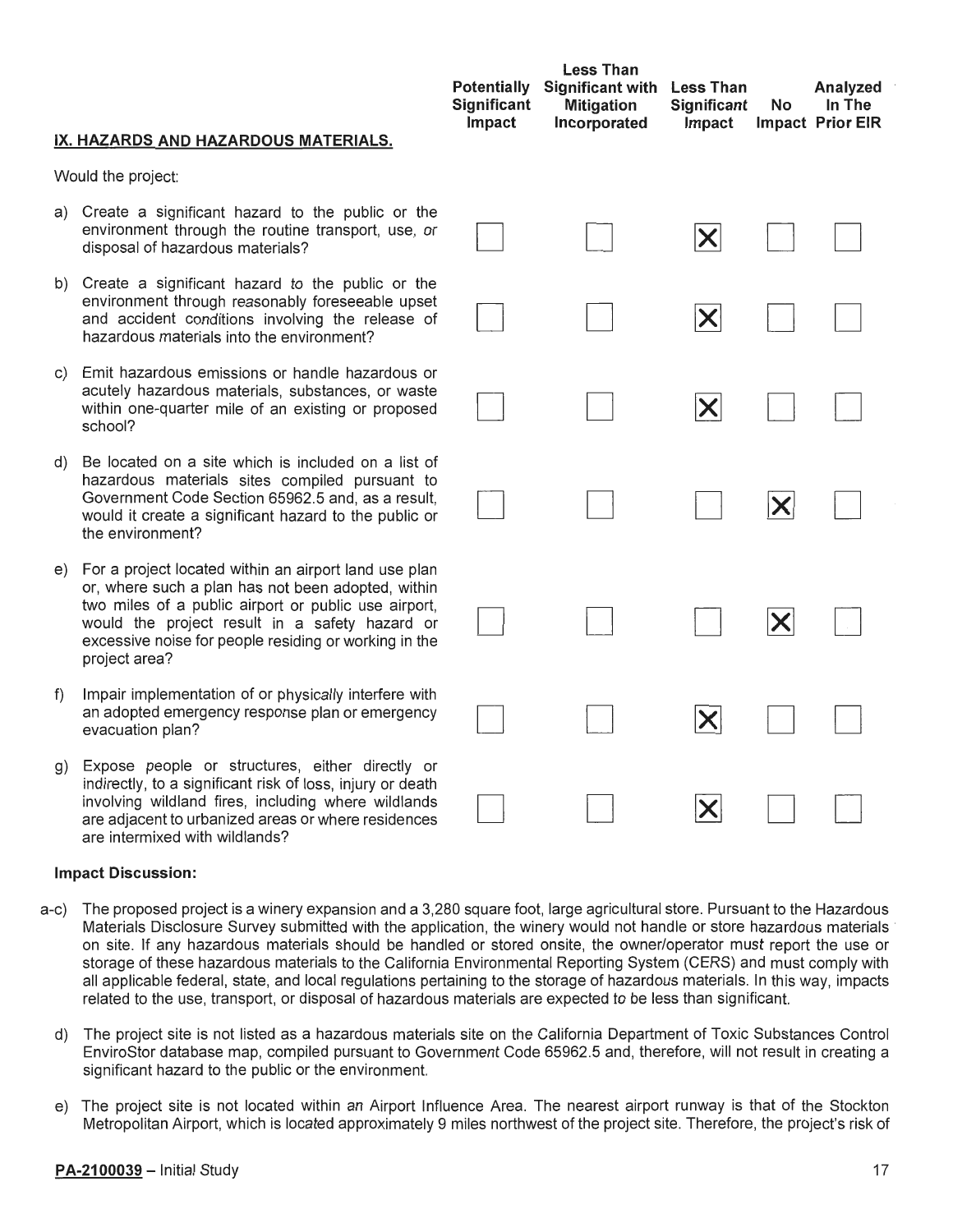exposing people residing or working in the project area to safety hazards or excessive noise from an airport is expected to be less than significant.

- f) The project site is located on State Route 120, approximately 2.5 miles west of the city of Escalon in San Joaquin County. Pursuant to the County's emergency evacuation maps for the Escalon and Manteca areas, State Route 120 is . an evacuation routes for the area in the event of an emergency. (San Joaquin County Office of Emergency Services) The project does not include any features that will impede the mobility of traffic on State Route 120 and moreover, the project would not affect the County's ability to implement its Emergency Operations Plan in the event of an emergency. Therefore, impacts associated with emergency response or evacuation plans are expected to be less than significant.
- g) The project location is not identified as a Community at Risk from Wildfire by Cal Fire's "Fire Risk Assessment Program". Communities at Risk from Wildfire are those places within 1.5 miles of areas of High or Very High wildfire threat as determined from GDF-FRAP fuels and hazard data. Therefore, the impact of wildfires on the project are expected to be less than significant.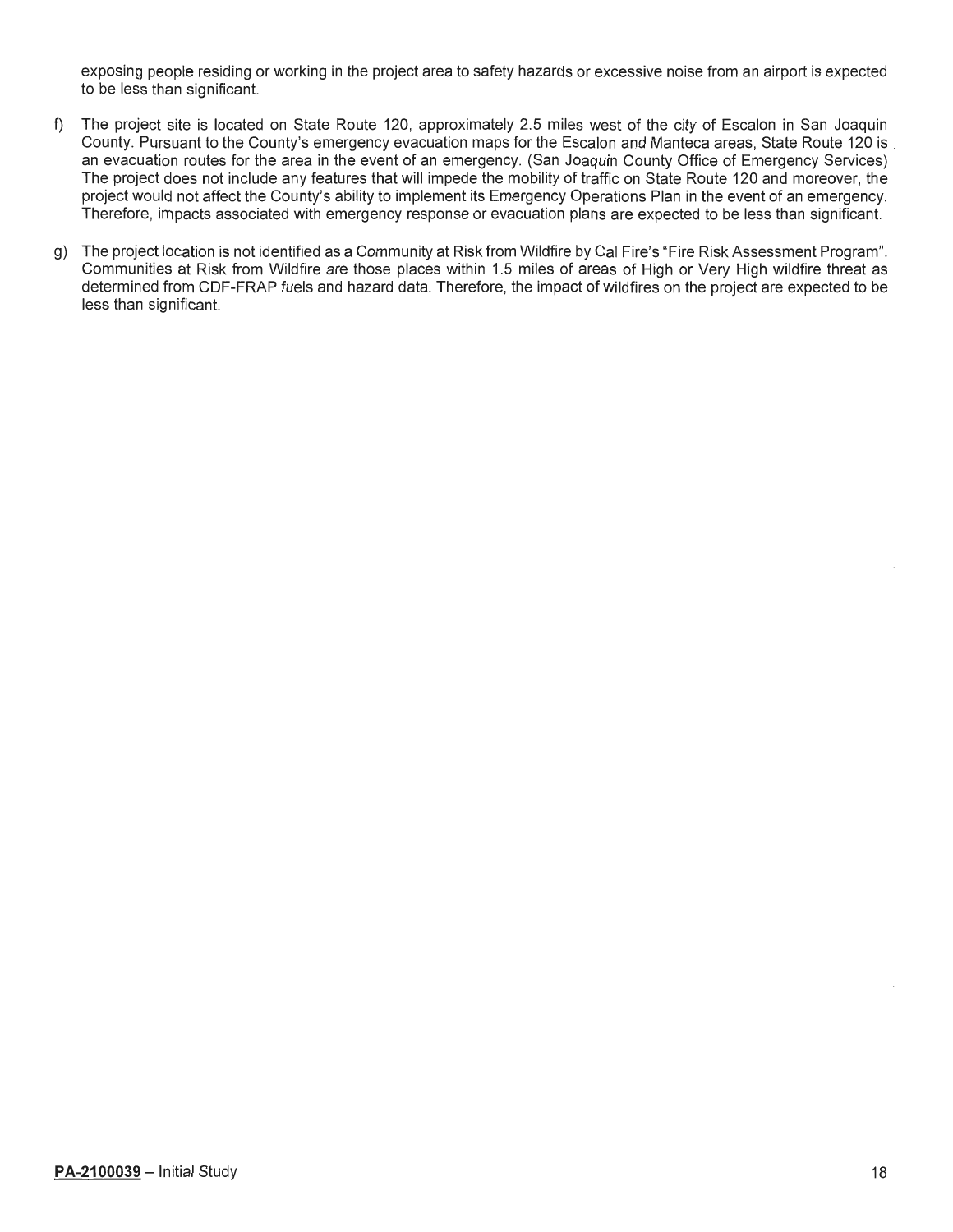# **Significant Mitigation Significant No In The Incorporated Impact** Impact Prior EIR  $\vert\boldsymbol{\mathsf{X}}\vert$ X X X X

# **Impact Discussion:**

a) The proposed project is a winery expansion and a 3,280 square foot, large agricultural store. The construction phase of the project, which would include earthwork activities and possible storm water runoff, would require a Construction General Permit for Storm Water Discharges from the State Water Resources Control Board (SWRCB). The Construction General Permit requires the development and implementation of a Storm Water Pollution Prevention Plan (SWPPP) which requires implementation of best management practices to ensure water quality standards are met and that storm water runoff from the construction work does not degrade water quality.

Additionally, the project will be subject to the Central Valley Regional Water Quality Control Board's (CVRWQCB) rules and regulations to mitigate for any impacts to surface and ground water. The winery would be required to submit a Report of Waste Discharge (RWD) in order to discharge winery wastewater and residual solids to the land as irrigation for agriculture. Therefore, compliance with the rules and regulations of CVRWQCB and SWRCB will ensure any impacts to surface or ground water quality associated with water and waste discharge are expected to be less than significant.

# **X. HYDROLOGY AND WATER QUALITY.**

Would the project:

- a) Violate any water quality standards or waste discharge requirements or otherwise substantially degrade surface or ground water quality?
- b) Substantially decrease groundwater supplies or interfere substantially with groundwater recharge such that the project may impede sustainable groundwater management of the basin?
- c) Substantially alter the existing drainage pattern of the site or area, including through the alteration of the course of a stream or river or through the addition of impervious surfaces, in a manner which would:
	- i) result in substantial erosion or siltation on- or offsite;
	- ii) substantially increase the rate or amount of surface runoff in a manner which would result in flooding on- or off-site;
	- iii) create or contribute runoff water which would exceed the capacity of existing or planned stormwater drainage systems or provide substantial additional sources of polluted runoff; or
	- iv) impede or redirect flood flows?
- d) In flood hazard, tsunami, or seiche zones, risk release of pollutants due to project inundation?
- e) Conflict with or obstruct implementation of a water quality control plan or sustainable groundwater management plan?

**Potentially Significant with Less Than** 

**Less Than** 

X

**Analyzed**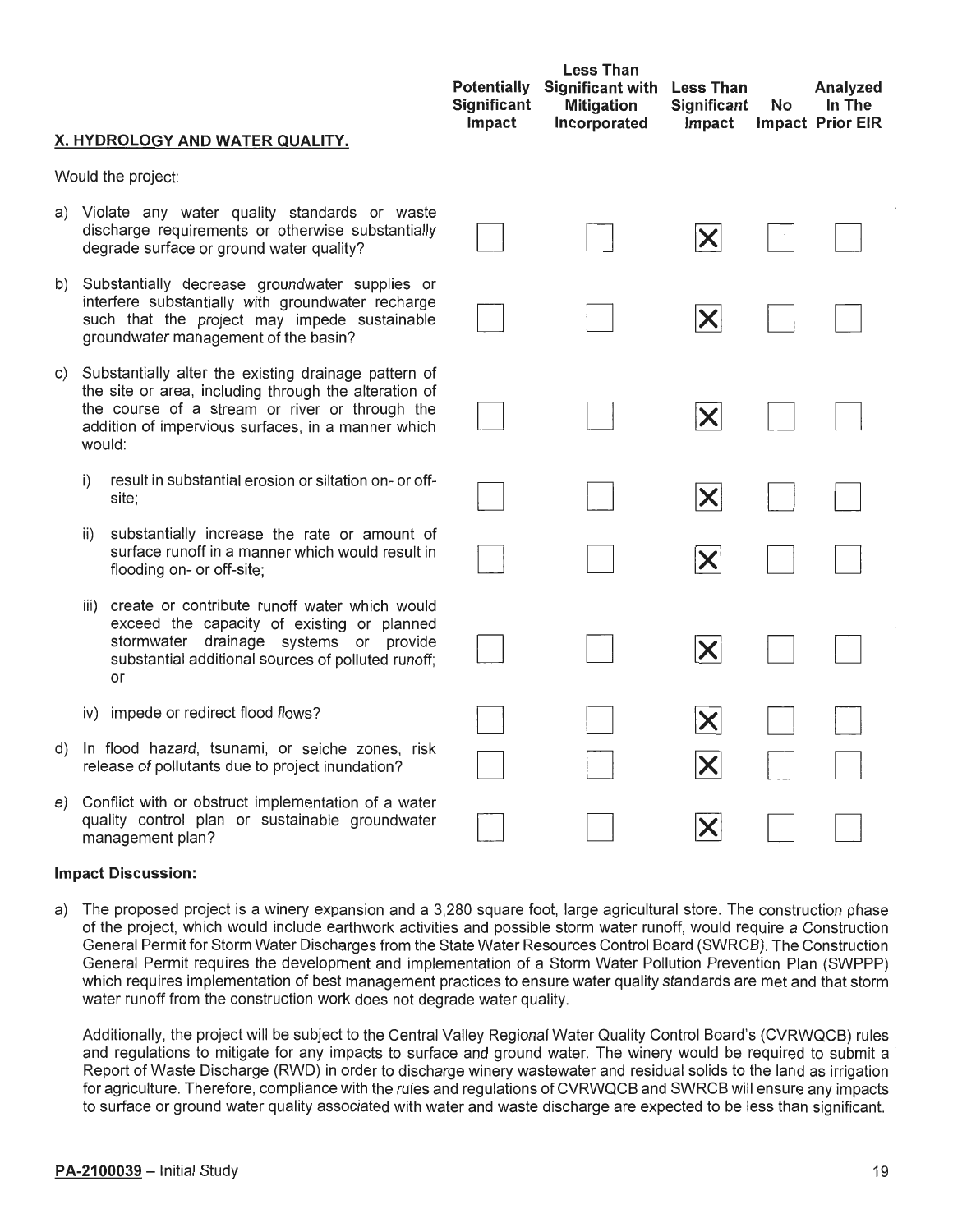b) The proposed project, a winery expansion and a 3,280 square foot, large agricultural store, will have a large enough population to be considered a Transient Non-community Small Public Water System by the State of California. The applicant will have to participate in the Preliminary Technical Report process with the California State Water Resources Control Board Division of Drinking. If the Water Board determines that an onsite well can be used as the potable water source, a permit application to operate a Small Public Water System must be submitted to the San Joaquin County Environmental Health Department (EHD) for approval prior to construction of a private, on site well under permit from the EHD.

Although the project will result in an increase in impervious surface area on the project site, the planned use of 100% pervious pavers for driveways, parking areas, and pathways will allow more impervious surface area to remain despite the construction project. Much of the site remains pervious to allow continued filtration of water into the ground. Additionally, the project will reuse wine-making waste water for agricultural irrigation to partially offset water usage. Written approval from the Central Valley Regional Water Quality Control Board is required in order to discharge winery wastewater to land. The written approval must be presented to the San Joaquin County Environmental Health Department prior to issuance of building permits and/or final occupancy approval. Therefore, the project's impact on the depletion of sustainable groundwater is expected to be less than significant.

- c) The construction of the proposed project would result in grading and soil-disturbing activities and the installation of new impervious surfaces. Some modification of the existing on-site drainage pattern would occur to accommodate the structures and related infrastructure. However, most of the site would be preserved in agriculture and existing drainage patterns would be largely retained. A grading permit will be required which requires plans and grading calculations, including a statement of the estimated quantities of excavation and fill, prepared by a Registered Design Professional. The grading plan must show the existing grade and finished grade in contour intervals of sufficient clarity to indicate the nature and extent of the work and show in detail that it complies with the requirements of the California Building Code (CBC). The plans must also show the existing grade on adjoining properties in sufficient detail to identify how grade changes will conform to the requirements of the CDC. In this way, any impacts to the existing drainage pattern of the site will be less than significant.
- d) The project site is not located in a flood, tsunami or seiche zone. Therefore, the risk of release of pollutants due to inundation of the project site is less than significant.
- e) The applicant will be required to comply with the San Joaquin County 2021 Storm Water Quality Control Criteria Plan (SWQCCP) to protect surface and groundwater on site and to insure that the project doesn't conflict or obstruct a water quality control plan or sustainable groundwater management plan.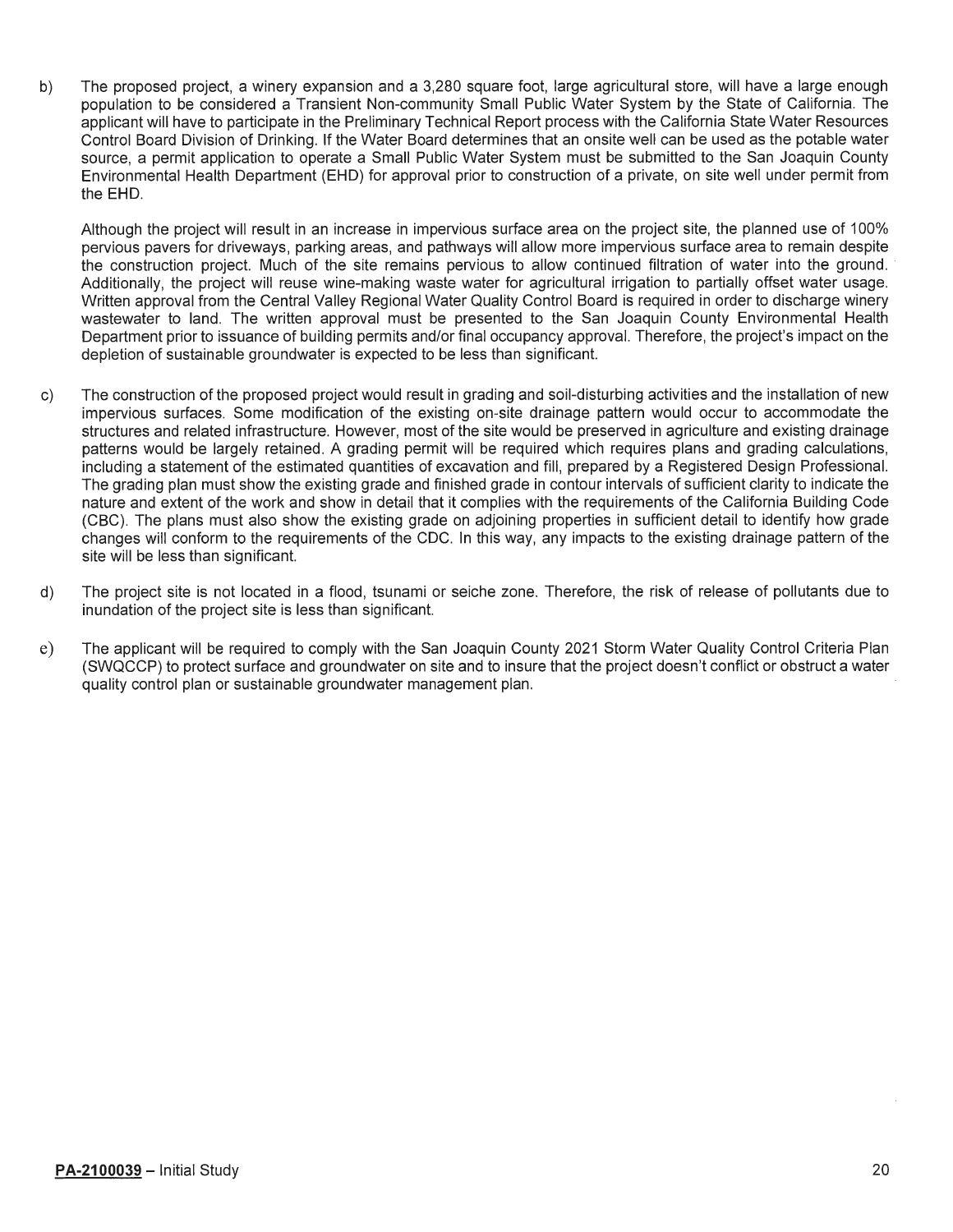**XI. LAND USE AND PLANNING.**  Would the project: a) Physically divide an established community? b) Cause a significant environmental impact due to a conflict with any land use plan, policy, or regulation adopted for the purpose of avoiding or mitigating an environmental effect? **Less Than Potentially Significant with Less Than Significant Mitigation Significant Incorporated Analyzed No In The Impact** Impact Prior EIR  $|\mathsf{X}|$ 

# **Impact Discussion:**

- a) This proposed project is a winery expansion and a 3,280 square foot, large agricultural store. The project does not include construction of any feature that would impair mobility within an existing community nor does it include removal of a means of access between a community and outlying area. Currently, the project site is not used as a connection between established communities. Instead, connectivity with the area surrounding the project is facilitated via local roadways. Therefore, the project will not result in dividing an established community.
- b) The project site is located within unincorporated San Joaquin County and is subject to the County's General Plan and Development Title. The County's General Plan Land Use map designates the Project site as General Agriculture (A/G). The zoning map identifies the site as General Agriculture with a 40 acre minimum size (AG-40) which is an implementing zone for the A/G land use designation.

According to the County's General Plan, the A/G designation is meant to provide for large-scale agricultural production and associated processing, sales, and support uses. Typical building types include low-intensity structures associated with farming and agricultural processing and sales. Similarly, the AG-40 zone is intended to preserve agricultural lands for the continuation of commercial agricultural enterprises. According to Development Title Section 9-605.2, a winery and/or a large agricultural store would be permitted uses within the AG-40 zone with an approved Use Permit application. Therefore, the project is consistent with the County General Plan and Development Title and impacts associated with applicable land use plans, policies, and regulations are expected to be less than significant.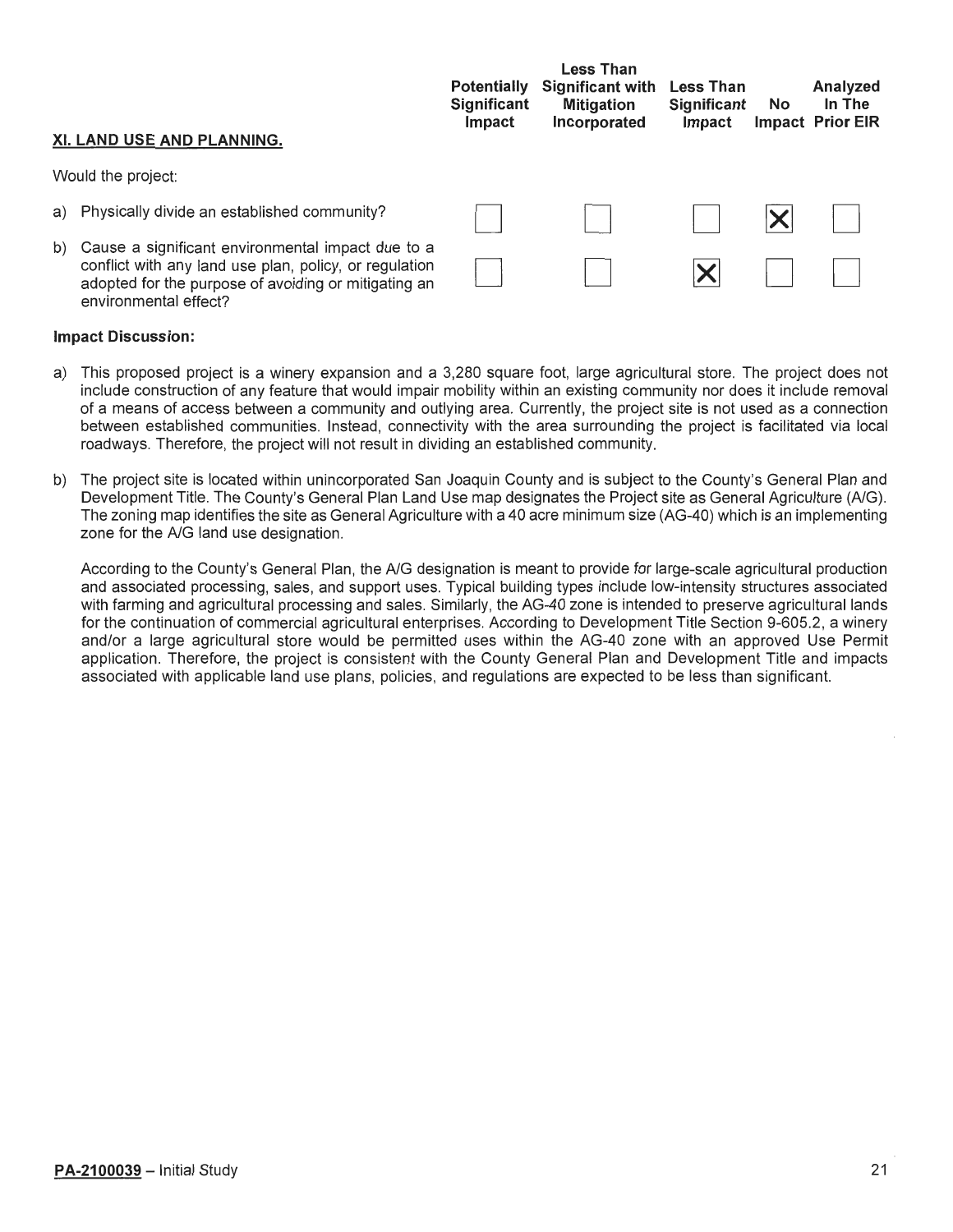|    | <b>XII. MINERAL RESOURCES.</b>                                                                                                                                            | <b>Potentially</b><br><b>Significant</b><br><b>Impact</b> | Less Than<br><b>Significant with</b><br><b>Mitigation</b><br>Incorporated | <b>Less Than</b><br><b>Significant</b><br>Impact | No. | Analyzed<br>In The<br><b>Impact Prior EIR</b> |
|----|---------------------------------------------------------------------------------------------------------------------------------------------------------------------------|-----------------------------------------------------------|---------------------------------------------------------------------------|--------------------------------------------------|-----|-----------------------------------------------|
|    | Would the project:                                                                                                                                                        |                                                           |                                                                           |                                                  |     |                                               |
| a) | Result in the loss of availability of a known mineral<br>resource that would be of value to the region and the<br>residents of the state?                                 |                                                           |                                                                           |                                                  |     |                                               |
| b) | Result in the loss of availability of a locally- important<br>mineral resource recovery site delineated on a local<br>general plan, specific plan or other land use plan? |                                                           |                                                                           |                                                  |     |                                               |

# **Impact Discussion:**

a-b) Pursuant to the San Joaquin County General Plan Background Report, Chapter 10-Mineral Resources, the primary extractive resource in San Joaquin County is sand and gravel, with the principal areas of sand and gravel extraction located in the southwestern part of the county and along the Mokelumne, Calaveras, and Stanislaus rivers in the eastern portion of the county. The project site is located outside of the mapped area designated as an area containing mineral deposits. Therefore, the project will not result in the loss of mineral resources or mineral resource recovery sites within the region.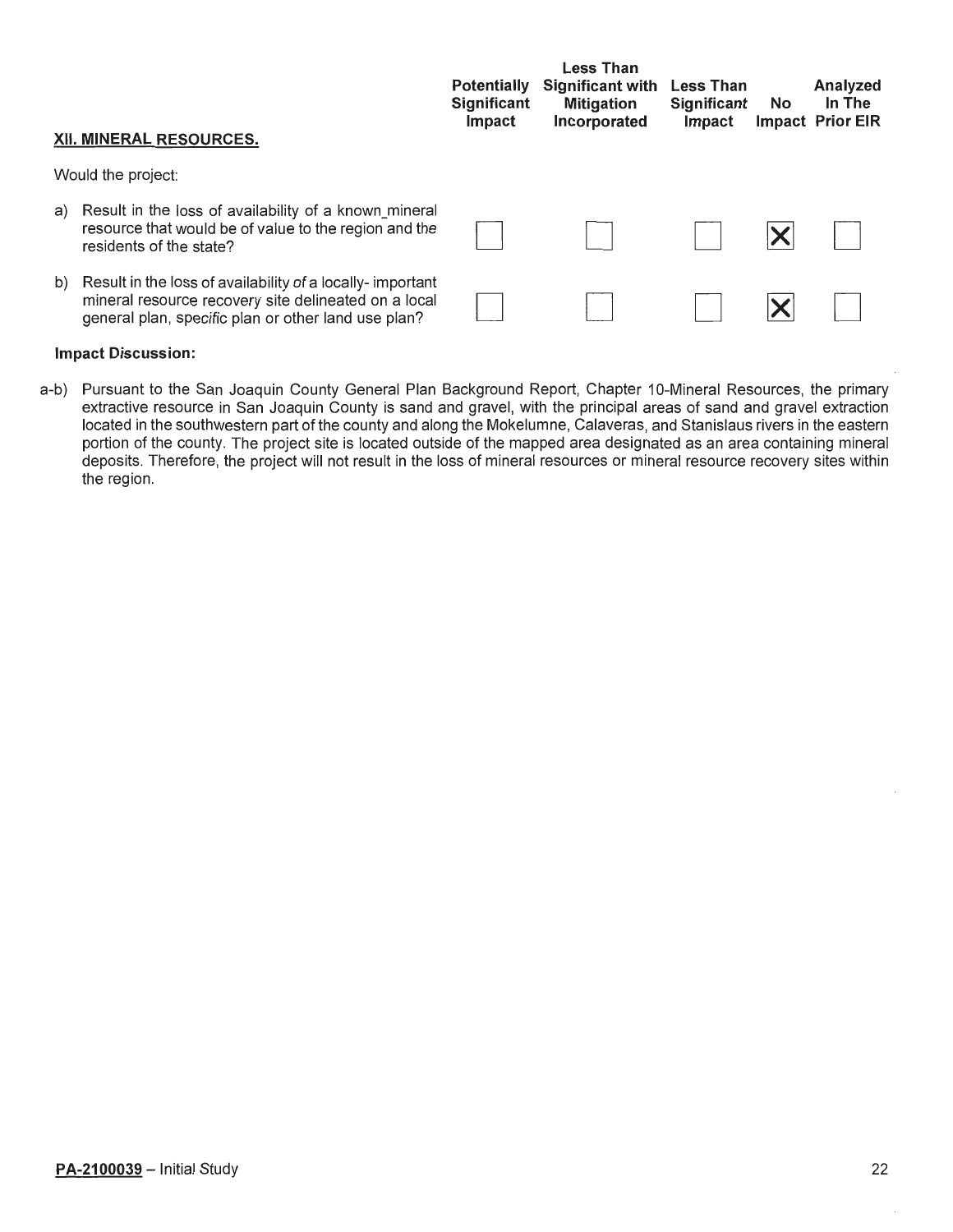**Less Than**  Potentially Significant **with Less Than Analyzed**<br>Significant Mitigation Significant No In The **Indificant Mitigation Significant**<br>Impact Incorporated Impact

**Impact Prior EIR** 

### **XIII. NOISE.**

Would the project result in:

- a) Generation of a substantial temporary or permanent increase in ambient noise levels in the vicinity of the project in excess of standards established in the local general plan or noise ordinance, or applicable standards of other agencies?
- b) Generation of excessive groundborne vibration or groundborne noise levels?
- c) For a project within the vicinity of a private airstrip or an airport land use plan, or where such a plan has not been adopted, within two miles of a public airport or public use airport, would the project expose people residing or working in the project area to excessive noise levels?

### **Impact Discussion:**

a) The proposed project is a winery expansion and a 3,280 square foot, large agricultural store. The project site is located on State Route 120, west of Escalon and is currently being developed with a small winery, the expansion of which to a large winery is being proposed with this application. There is also a single family residence with accessory structures, an agricultural building for private use, and a produce stand. The parcels surrounding the project parcel are small agricultural operations with residences. The nearest residences that are not on the project site are located approximately 260 feet south of the project site and 475 feet west of the project site.

The project proposes daily winery and agricultural store operations for 13 hours per day (6:30 a.m.  $-7:30$  p.m.). Agricultural processing and food manufacturing operations are proposed for 5 days weekly for 14 hours per day (5:30 a.m. - 7:30 p.m.). Winery events for which the winery is currently approved are: 12 annual Small-scale Accessory Winery Events with a maximum of 80 attendees and 4 annual Wine Release events with a maximum of 150 attendees. This application proposes to increase the maximum number of attendees at Wine Release events to 300, to add 12 annual Large-scale Accessory Winery events with a maximum of 116 attendees, and to add 20 annual Marketing Events with a maximum of 300 attendees. Proposed hours for all events are 10:00 a.m. to 10:00 p.m. with the exception of Accessory Winery Events hours which are 5:00 p.m. to 9:00 p.m. The application also proposes having outdoor, amplified sound and/or music at Marketing Events and Large-scale Accessory Winery Events. Outdoor amplified music must end by 9:00 p.m.

Proposed projects that would create new stationary noise sources are required to mitigate the noise levels so as not to · exceed the noise level standards specified in Development Title Section 9-1025.9(b), Part II. An Environmental Noise Assessment was performed by WJV Acoustics and a report dated September 18, 2021 was submitted. Pursuant to the assessment, the existing ambient noise in the vicinity of the project site already exceeds the County's noise level standards with the dominant source of noise being vehicle traffic on State Route 120. The assessment concluded that the project would not result in an increase in ambient noise levels in the vicinity. These conclusions were based on placement of a speaker system within the designated Outdoor Event Area and with speakers facing north. Therefore, the project's impact on the increase in ambient noise levels in the vicinity of the project are expected to be less than significant.

- b) The project does not include any operations that would result in excessive ground-borne vibrations or other noise levels therefore, the project will not have any impact on vibrations or other noise levels.
- c) The project site is not located within the vicinity of a private airstrip or an airport land use plan, therefore, the project's impact resulting from airport noise levels to people residing or working in the project area is expected to be less than significant.

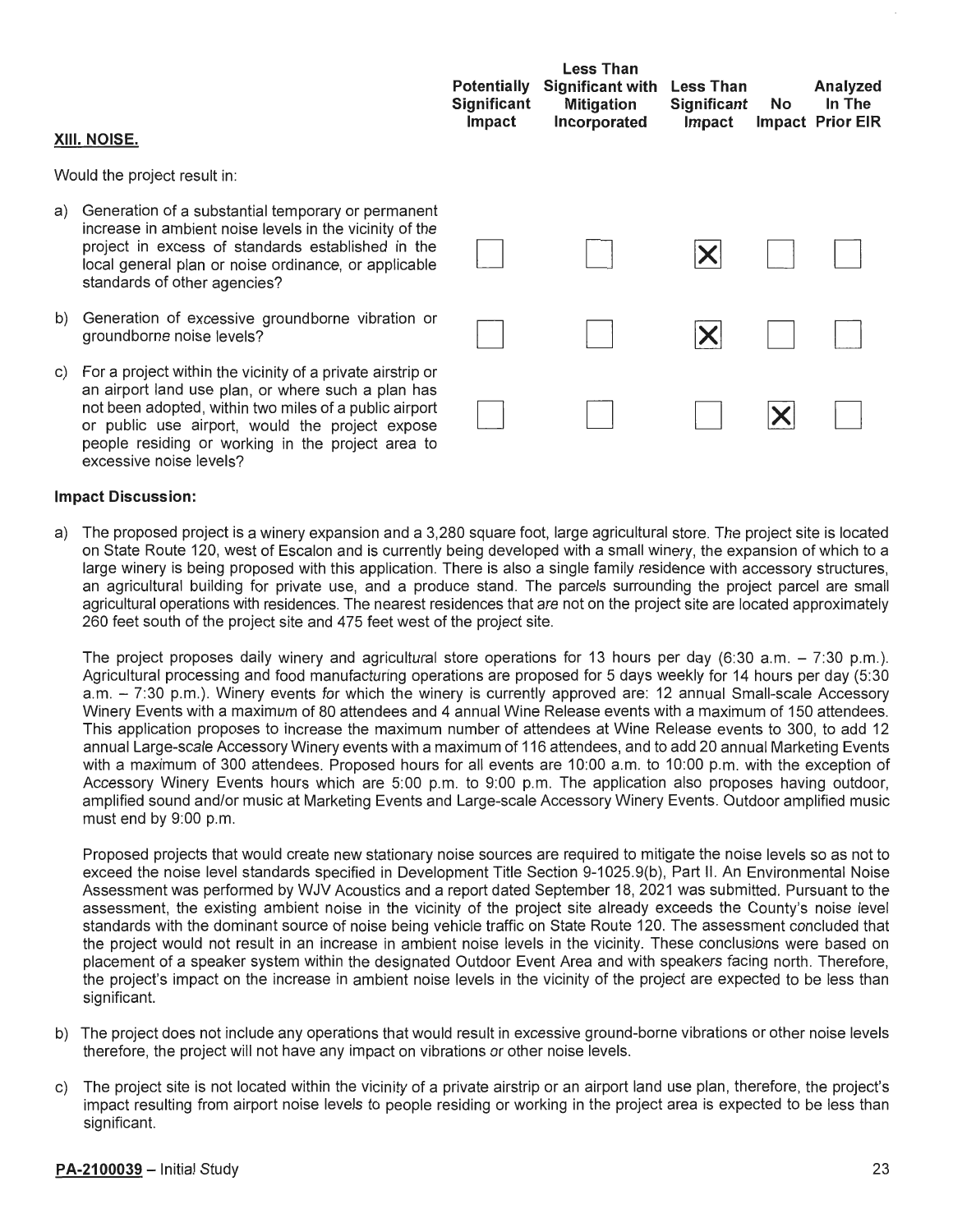**Less Than Potentially Significant with Less Than Analyzed Significant Mitigation Significant No In The Ignificant Mitigation Significant No**<br>Impact Incorporated Impact Impa **Impact Impact Prior EIR** 

### **XIV. POPULATION AND HOUSING.**

Would the project:

- a) Induce substantial unplanned population growth in an area, either directly (for example, by proposing new homes and businesses) or indirectly (for example, through extension of roads or other infrastructure)?
- b) Displace substantial numbers of existing people or housing, necessitating the construction of replacement housing elsewhere?

| $\Box$ $\Box$ $\Box$ $\Box$ $\Box$ |  |  |
|------------------------------------|--|--|
|                                    |  |  |
|                                    |  |  |

### **Impact Discussion:**

a-b) The project site is located in unincorporated San Joaquin County, west of the City of Escalon. The proposed project is a winery expansion and a 3,280 square foot, large agricultural store. The project will not induce substantial population growth in the area either directly or indirectly because the project is not anticipated to result in a substantial increase in the number of jobs available. The proposed project would not displace substantial numbers of people or existing housing, necessitating the construction of replacement housing elsewhere because the residence on the project site will remain and the zoning will remain the same if the project is approved. Therefore, the project would have no impact on population and housing.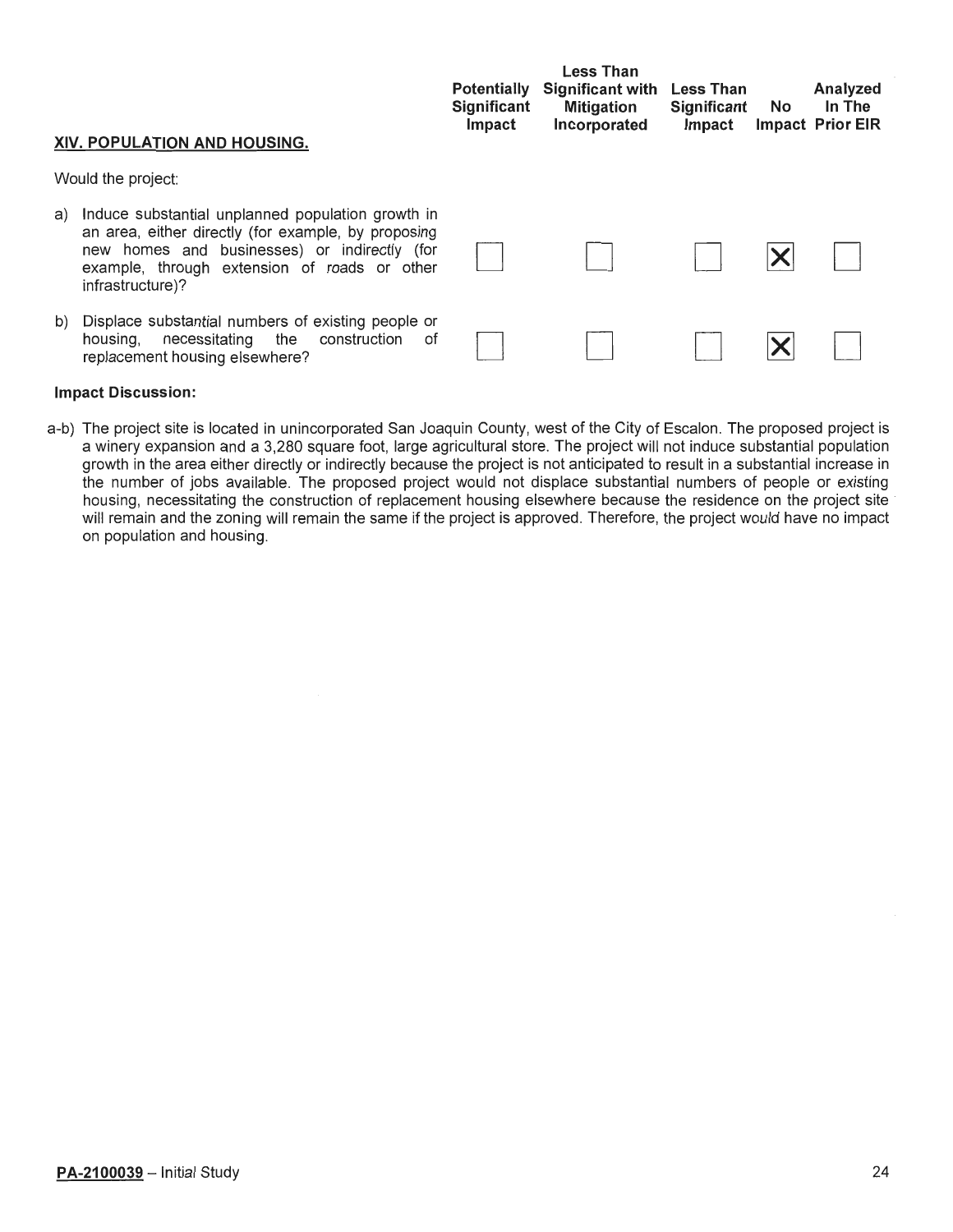|               | <b>Less Than</b>        |                    |     |                         |
|---------------|-------------------------|--------------------|-----|-------------------------|
| Potentially   | <b>Significant with</b> | <b>Less Than</b>   |     | Analyzed                |
| Significant   | <b>Mitigation</b>       | <b>Significant</b> | No. | In The                  |
| <b>Impact</b> | Incorporated            | Impact             |     | <b>Impact Prior EIR</b> |
|               |                         |                    |     |                         |

# **XV. PUBLIC SERVICES.**

a) Would the project result in substantial adverse physical impacts associated with the provision of new or physically altered governmental facilities, need for new or physically altered governmental facilities, the construction of which could cause significant environmental impacts, in order to maintain acceptable service ratios, response times or other performance objectives for any of the public services:

|  | Fire protection? |
|--|------------------|
|--|------------------|

Police protection?

Schools?

Parks?

Other public facilities?

### **Impact Discussion:**

a) The project site is located in unincorporated San Joaquin County west of the City of Escalon and is serviced by the Escalon Fire District, the San Joaquin County Sheriff, and the Escalon Unified School District. According to its website, the Escalon Fire District operates 2 fire stations with a staff of 6 paid and 20 volunteer firefighters. The Escalon Fire District's service boundary covers approximately 58 square miles. Police protection services are provided to the project site by the San Joaquin County Sheriff's Office. The Sheriff's Office website states that the office employs over 800 sworn and support personnel. The project site is located within the Escalon Unified School District which, according to the District's 2021 Annual Report, serves approximately 2,916 students in kindergarten through twelfth grade over 8 campuses with a staff of 318. There are no public recreation facilities near the project site.

The public service agencies listed above were provided with the project proposal and invited to respond with any project concerns or conditions. No responses were received from these public service agencies, indicating there were no concerns about significant impacts resulting from the project. Therefore, the project is not expected to have a significant impact on, or will not significantly affect, the ability of these service providers to maintain current levels of service.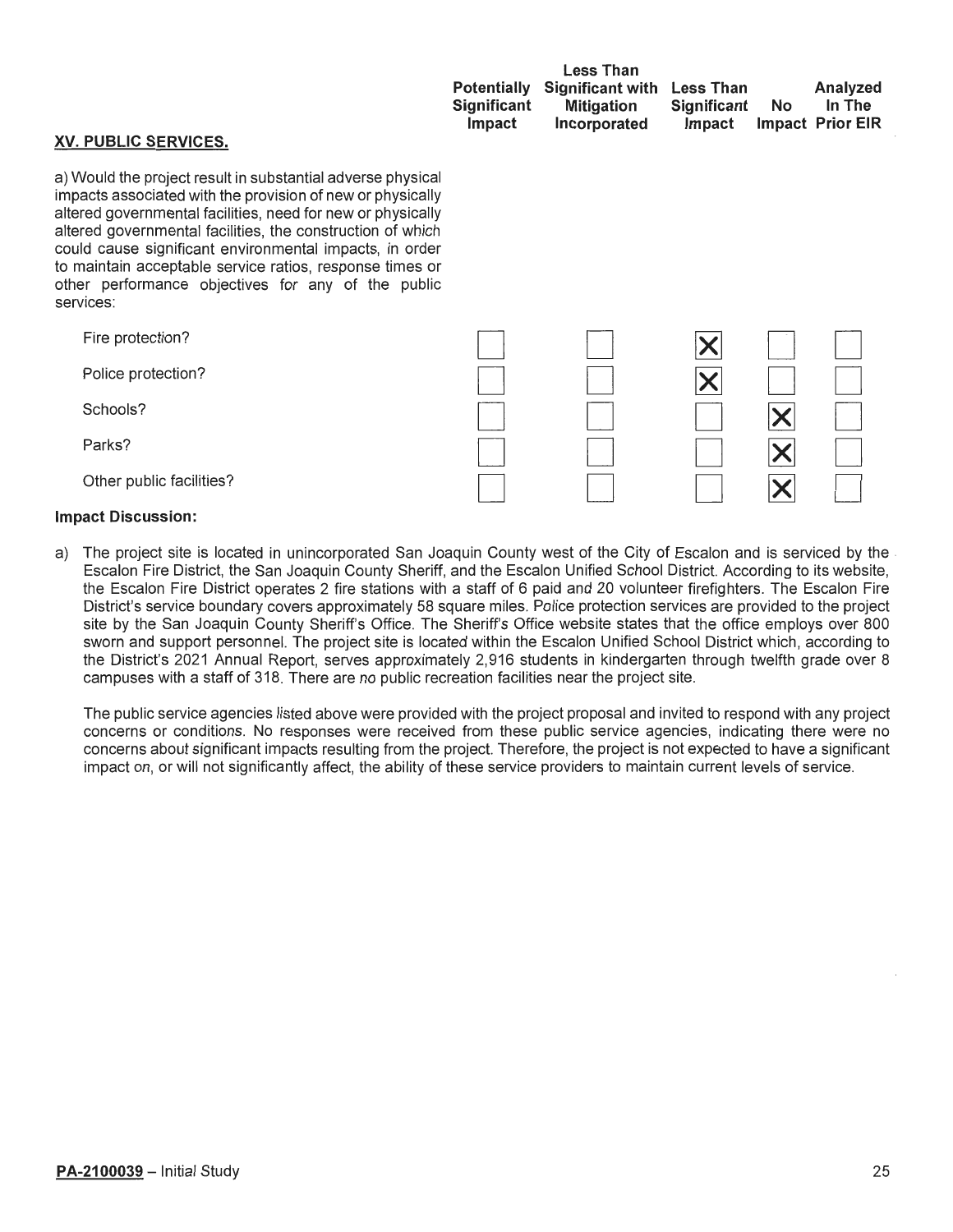| <b>XVI. RECREATION.</b>                                                                                                                                                                                                 | <b>Potentially</b><br><b>Significant</b><br>Impact | <b>Less Than</b><br><b>Significant with</b><br><b>Mitigation</b><br>Incorporated | <b>Less Than</b><br><b>Significant</b><br><b>Impact</b> | No. | <b>Analyzed</b><br>In The<br><b>Impact Prior EIR</b> |
|-------------------------------------------------------------------------------------------------------------------------------------------------------------------------------------------------------------------------|----------------------------------------------------|----------------------------------------------------------------------------------|---------------------------------------------------------|-----|------------------------------------------------------|
| a) Would the project increase the use of existing<br>neighborhood and regional parks or other recreational<br>facilities such that substantial physical deterioration of the<br>facility would occur or be accelerated? |                                                    |                                                                                  |                                                         |     |                                                      |
| b) Does the project include recreational facilities or<br>require the construction or expansion of recreational<br>facilities which might have an adverse physical effect on<br>the environment?                        |                                                    |                                                                                  |                                                         |     |                                                      |

# **Impact Discussion:**

a-b) The proposed project is a winery expansion and a 3,280 square foot, large agricultural store. The project would not result in an increase in demand for neighborhood and regional parks or other recreational facilities such that substantial physical deterioration of the facility would occur or be accelerated, because the project will not generate any new residential units and the project, an expansion of an existing winery, is not expected to result in an increased demand for recreational facilities. Therefore, the project will have no impact on recreation facilities.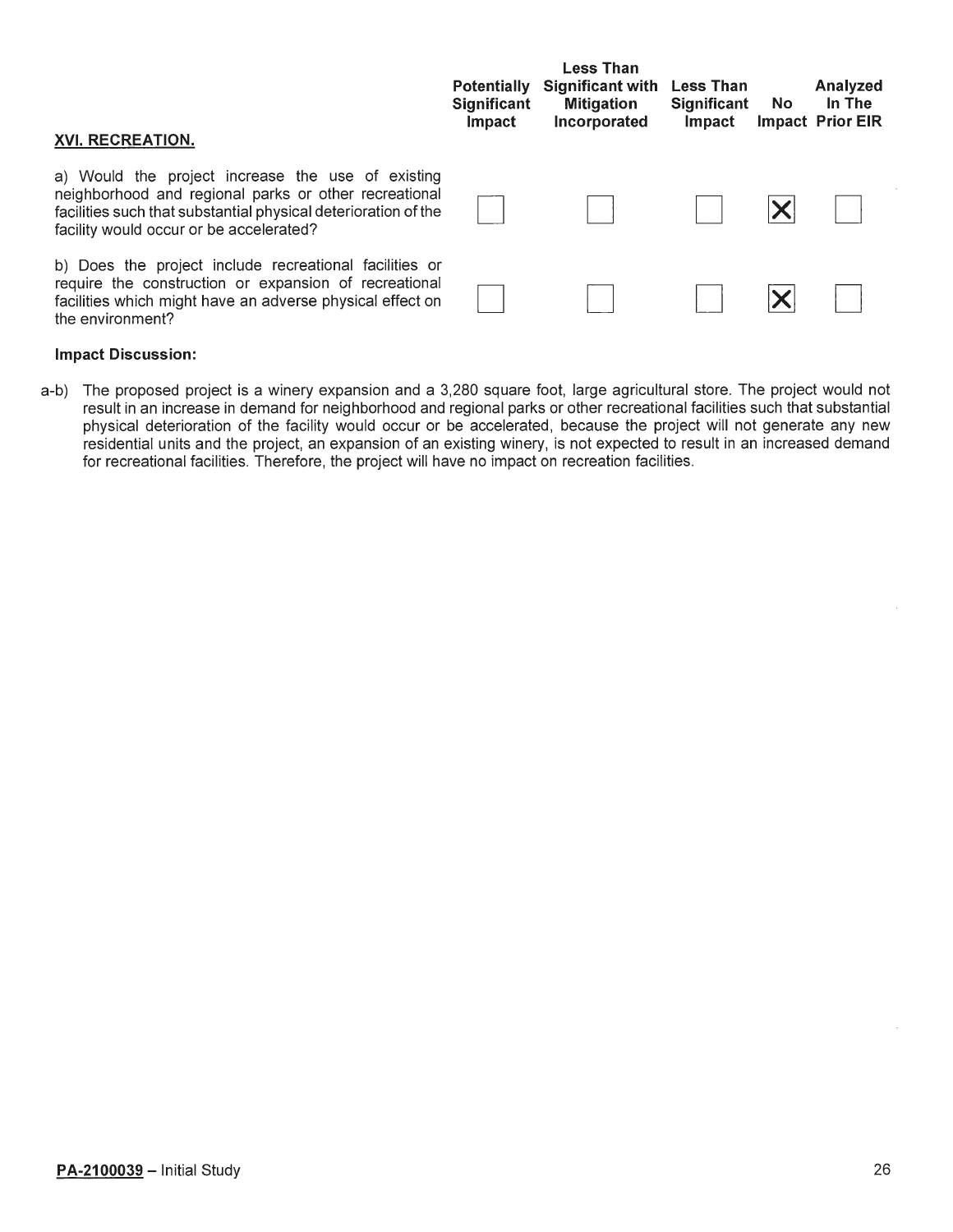# **XVII. TRANSPORTATION.**

Would the project:

|    | <b>Impact Discussion:</b>                                                                                                                                           |  |  |
|----|---------------------------------------------------------------------------------------------------------------------------------------------------------------------|--|--|
|    | d) Result in inadequate emergency access?                                                                                                                           |  |  |
| C) | Substantially increase hazards due to a geometric design<br>feature (e.g., sharp curves or dangerous intersections) or<br>incompatible uses (e.g., farm equipment)? |  |  |
| b) | Would the project conflict or be inconsistent with CEQA<br>Guidelines section 15064.3, subdivision (b)?                                                             |  |  |
| a) | Conflict with a program plan, ordinance, or policy<br>addressing the circulation system, including transit,<br>roadways, bicycle, and pedestrian facilities?        |  |  |
|    |                                                                                                                                                                     |  |  |

a) The proposed project is a winery expansion and a 3,280 square foot, large agricultural store, located on State Route 120 west of the City of Escalon. Regional access to the site is provided by State Route 120, a west-east highway beginning at Interstate 5 in Lathrop to the west. Van Allen Road and Carrolton Road are local roads running north-south that provide access to State Route 120 near the project site.

The first winery application for the project site was conditionally approved in 2019. At that time, the California Department of Transportation (Caltrans) required that the applicant make improvements to State Route 120 which included installing a two-way left turn lane along the frontage of the project parcel. This improvement required widening of the roadway and the approximately 350-foot long left turn lane now provides storage for up to 14 vehicles waiting to turn left into the site. The lane also accommodates the turning requirements of trucks turning into and out of the site. A referral of the current application for the winery expansion and large agricultural store was sent to Caltrans on May 31, 2021. The Department responded June 28, 2021, that it had no further requirements as the two-left turn lane had been · installed.

The project was also referred to the San Joaquin County Department of Public Works on May 31, 2021. The Department requires a traffic impact study for projects that are expected to generate in excess of 50 vehicles during any hour and a traffic impact study was not required for this project. The Department did require that the applicant submit a Technical Memorandum from a registered traffic engineer certifying that the proposed development will not degrade service along adjacent roadways and/or intersections to unacceptable conditions. The memorandum, completed by transportation engineers KD Anderson and Associates Consulting, Inc., and dated November 24, 2021, concluded that the proposed improvements and events would not have an appreciable impact on the operation of, or the safety of, the roads providing access to the site. Therefore, the project's impact on program plans, ordinances, or policies addressing the circulation system, including transit, roadways, bicycle, and pedestrian facilities, is expected to be less than significant.

- b) Pursuant to the KO Anderson and Associates Consulting, Inc., Traffic Memorandum mentioned above, it is estimated that the project will generate approximately 46 additional daily vehicle trips. This change is relative to the project's transportation impact under CEQA as it relates to Vehicle Miles Traveled (VMT). Pursuant to the Technical Advisory on Evaluating Transportation Impacts in CEQA, as published by the California Office of Planning and Research (QPR) in December 2018, a small project that generates or attracts "fewer than 110 trips per day generally may be assumed to cause a less-than-significant transportation impact" with regards to Vehicle Miles Traveled (VMT).
- c) The proposed project will not be making any changes to local roadways, therefore, the project's impact on transportation hazards is expected to be less than significant. Additionally, roadway improvements to State Route 120, made by the applicant as required by Caltrans, alleviates any possible safety issues or deficiencies at this location. Additionally, a winery and a large agricultural store are permitted uses in the general agricultural zones making the project compatible with the surrounding area.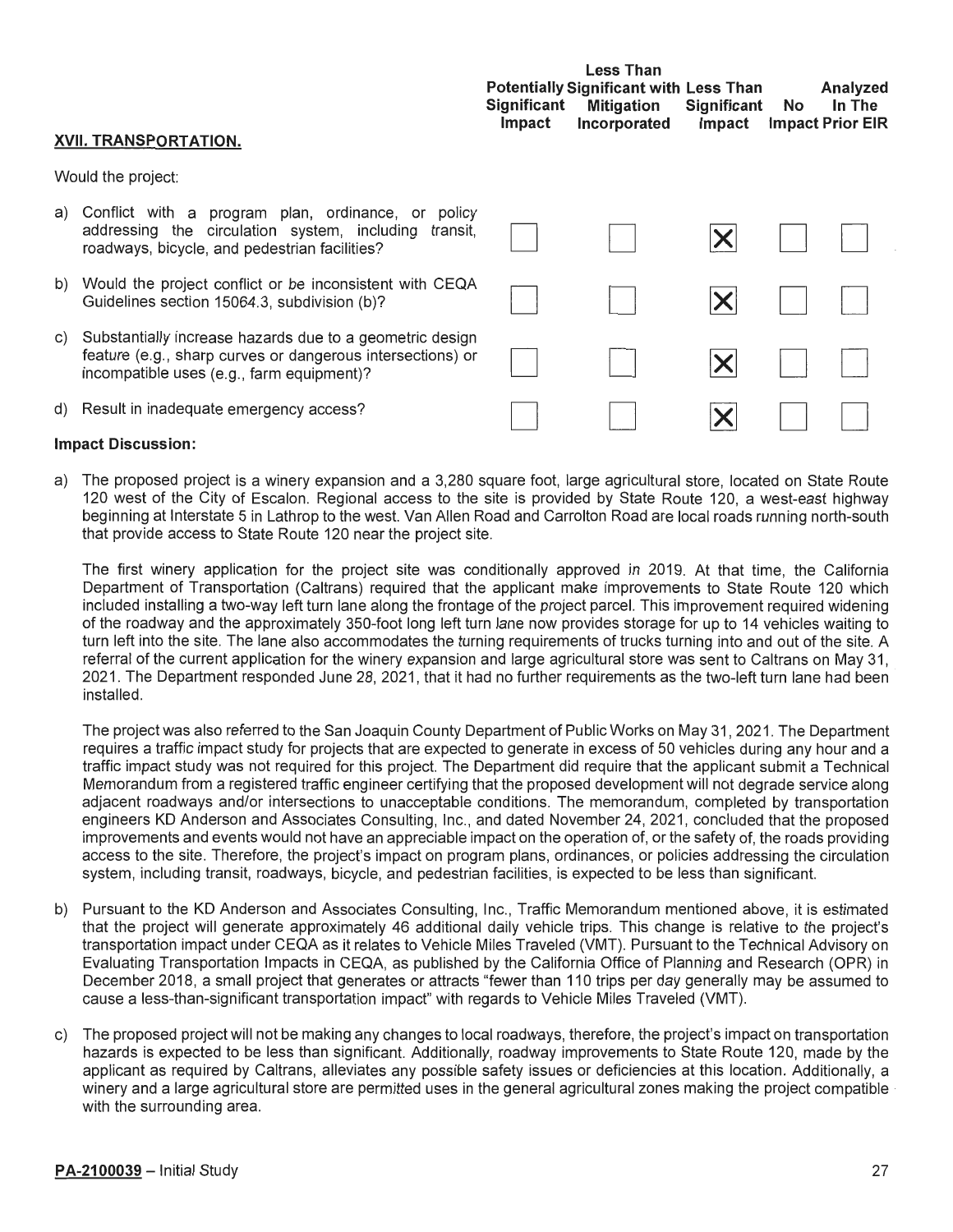d) The project site is accessed from State Route 120 and access into the site is provided by a 350-foot long left turn lane from State Route 120 which provides storage for up to 14 vehicles waiting to turn left into the site and can accommodate the turning requirements of trucks turning into and out of the site. This improved access also provides adequate access for emergency vehicles. Additionally, the project site is encircled by a 20-foot wide fire access road for emergency vehicles. Therefore, site access would provide adequate space for fire trucks and emergency vehicles to enter and turn around, and the project is not expected to result in inadequate emergency access.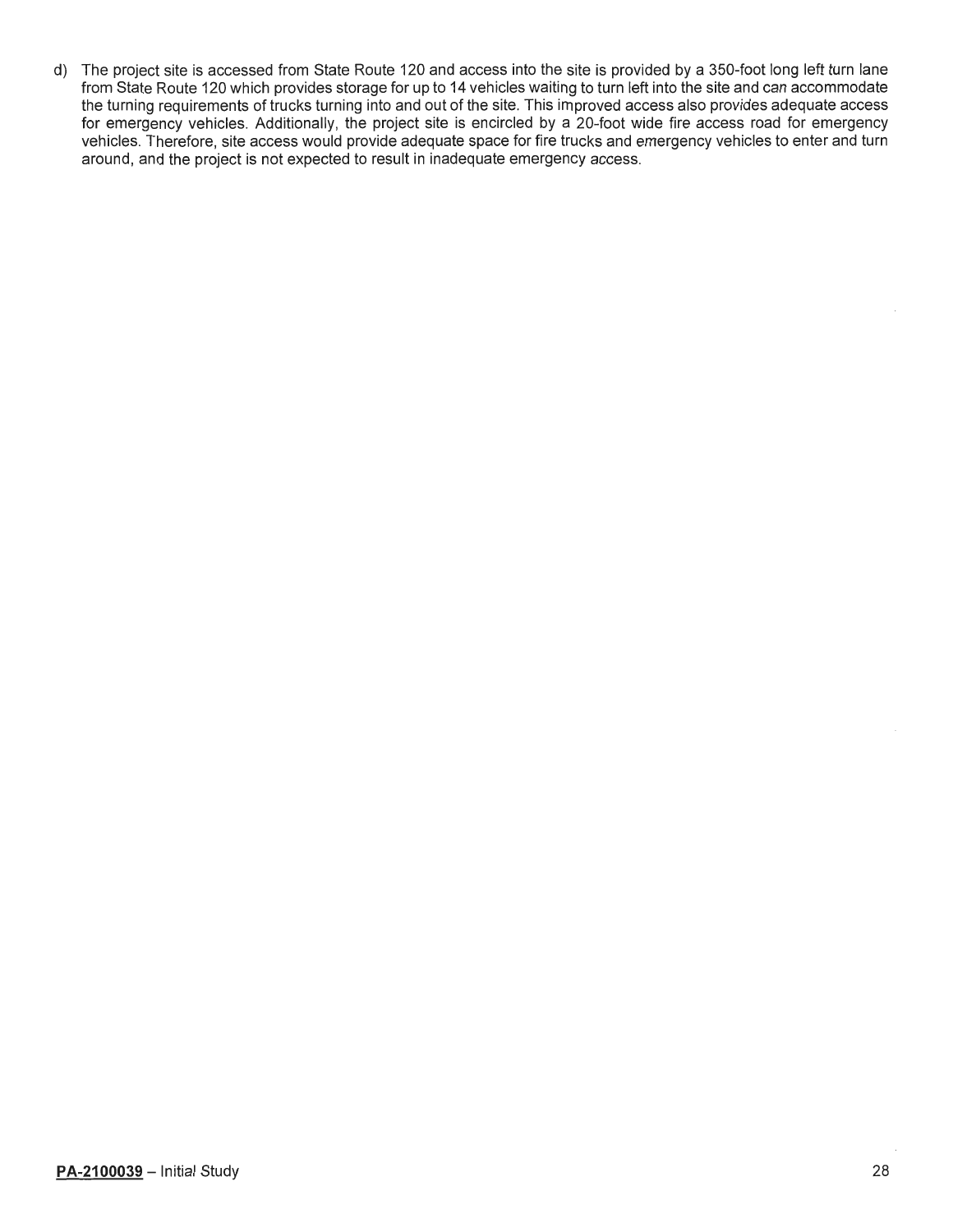| Potentially<br>Significant<br>Impact | <b>Less Than</b><br><b>Significant with</b><br><b>Mitigation</b><br>Incorporated | <b>Less Than</b><br><b>Significant</b><br><b>Impact</b> | No. | Analyzed<br>In The<br><b>Impact Prior EIR</b> |
|--------------------------------------|----------------------------------------------------------------------------------|---------------------------------------------------------|-----|-----------------------------------------------|
|                                      |                                                                                  |                                                         |     |                                               |

### **XVIII. TRIBAL CULTURAL RESOURCES.**

- a) Would the project cause a substantial adverse change in the significance of a tribal cultural resource, defined in Public Resources Code section 21074 as either a site, feature, place, cultural landscape that is geographically defined in terms of the size and scope of the landscape, sacred place, or object with cultural value to a California Native American tribe, and that is:
	- i) Listed or eligible for listing in the California Register of Historical Resources, or in a local register of historical resources as defined in Public Resources Code section 5020.1 (k), or
	- ii) A resource determined by the lead agency, in its discretion and supported by substantial evidence, to be significant pursuant to criteria set forth in subdivision (c) of Public Resources Code Section 5024.1. In applying the criteria set forth in subdivision (c) of Public Resource Code Section 5024.1, the lead agency shall consider the significance of the resource to a California Native American tribe.



### **Impact Discussion:**

### a)

- i) The project site is currently being developed with a small winery, the expansion of which to a large winery is being proposed with this application. There is also a single family residence with accessory structures, an agricultural building for private use, and a produce stand. No buildings on the site are listed on the State Office of Historic Preservation California Register or the National Register of Historic Places. Therefore, the project will not result in a substantial adverse change in the significance of a historical resource as defined by CEQA.
- ii) The project site is approximately 3 acres in size and is located in a rural, agricultural area west of the City of Escalon. A project referral was mailed May 13, 2021, to the California Native American Heritage Commission, the Buena · Vista Rancheria, the California Tribal TANF Partnership, the North Valley Yokuts Tribe, and the United Auburn Indian Community. A response was received from the Buena Vista Rancheria on May 21, 2021, stating that BVR had no objections to the project. A response was received from the United Auburn Indian Community on May 13, 2021, stating that the area is located outside of UAIC's consultation area. Because no requests for consult were received, it is assumed that there are no concerns about significant impacts on tribal cultural resources resulting from the project.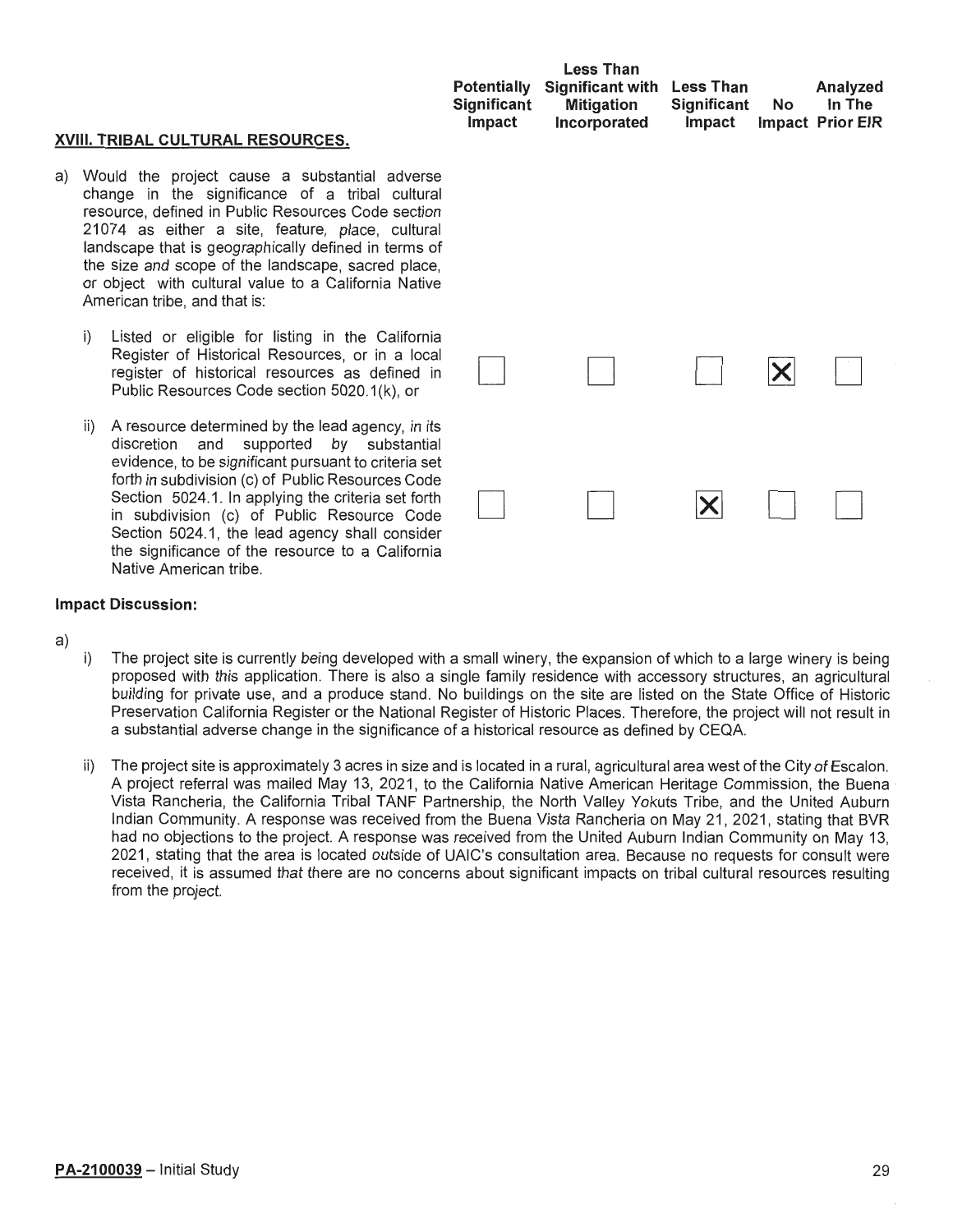# **XIX. UTILITIES AND SERVICE SYSTEMS.**

Would the project:

- a) Require or result in the relocation or construction of new or expanded water, wastewater treatment, or storm water drainage, electric power, natural gas, or telecommunications facilities, the construction or relocation of which could cause significant environmental effects?
- b) Have sufficient water supplies available to serve the project and reasonably foreseeable future development during normal, dry and multiple dry years?
- c) Result in a determination by the wastewater treatment provider which serves or may serve the project that it has adequate capacity to serve the project's projected demand in addition to the provider's existing commitments?
- d) Generate solid waste in excess of State or local standards, or in excess of the capacity of local infrastructure, or otherwise impair the attainment of solid waste reduction goals?
- e) Comply with federal, state, and local management and reduction statutes and regulations related to solid waste?

# **Impact Discussion:**

- a) The proposed project is a winery expansion and a 3,280 square foot, large agricultural store, located west of the City of Escalon. The project will utilize a private well, onsite wastewater treatment system, and onsite storm water retention. Therefore, the project will be served by private, onsite services and will not require relocation of existing facilities or require new facilities.
- b) The project would be served by a private well. Groundwater is used for both winemaking processes and for domestic use. The applicant is in the process of obtaining a permit for a Public Water System through the California State Water Resources Control Board, Division of Drinking Water (Water Board). The Water Board will provide oversight of the onsite water system and impacts on water supplies are expected to be less than significant.
- c) The project would utilize an onsite sewage disposal system to be constructed under an Environmental Health Department permit and is subject to the onsite wastewater treatment system regulations that will ensure compliance with the standards of San Joaquin County.
- d-e) The proposed project is a winery expansion and a 3,280 square foot, large agricultural store. As proposed, the project is not anticipated to generate solid waste in excess of State and local standards and will be able to comply with all regulations related to solid waste.

| πιιμασι                  | m |                         |                             |        |
|--------------------------|---|-------------------------|-----------------------------|--------|
| $\Box$                   |   | $\overline{\mathsf{X}}$ | $\overline{\phantom{a}}$    |        |
|                          |   | $\overline{\mathsf{X}}$ | $\mathcal{L}_{\mathcal{A}}$ |        |
| $\overline{\phantom{a}}$ |   | $\overline{\mathsf{X}}$ | $\Box$                      | $\Box$ |
|                          |   | $\overline{\mathsf{X}}$ |                             |        |
|                          |   | $ \mathsf{X} $          |                             |        |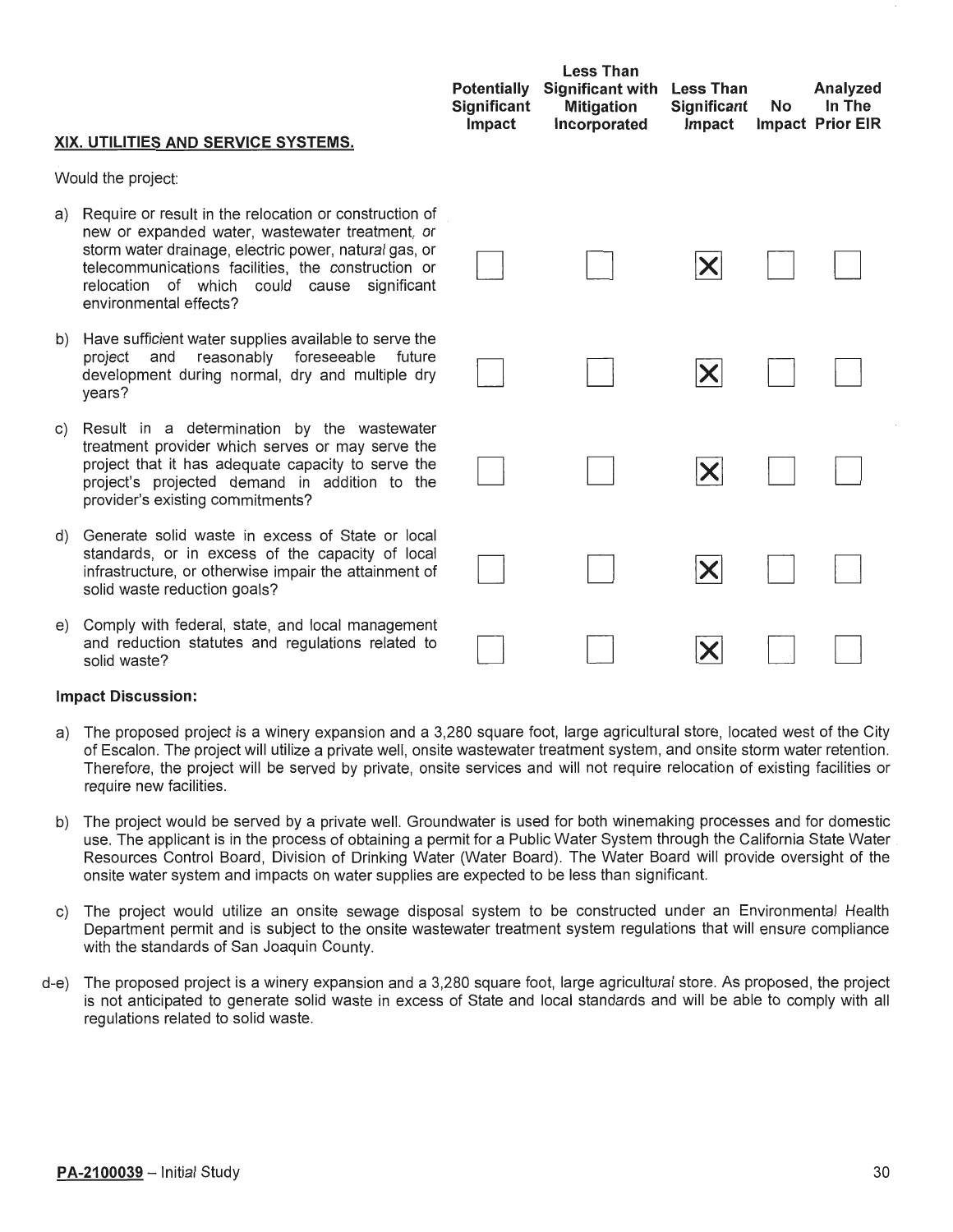| Potentially<br>Significant<br>Impact | <b>Less Than</b><br><b>Significant with</b><br><b>Mitigation</b><br>Incorporated | <b>Less Than</b><br><b>Significant</b><br>Impact | No | <b>Analyzed</b><br>In The<br><b>Impact Prior EIR</b> |
|--------------------------------------|----------------------------------------------------------------------------------|--------------------------------------------------|----|------------------------------------------------------|
|                                      |                                                                                  |                                                  |    |                                                      |
|                                      |                                                                                  |                                                  |    |                                                      |

# **XX. WILDFIRE.**

If located in or near state responsibility areas or lands classified as very high fire hazard severity zones, would the project:

- a) Substantially impair an adopted emergency response plan or emergency evacuation plan?
- b) Due to slope, prevailing winds, and other factors, exacerbate wildfire risks, and thereby expose project occupants to pollutant concentrations from a wildfire or the uncontrolled spread of a wildfire?
- c) Require the installation or maintenance of associated infrastructure (such as roads, fuel breaks, emergency water sources, power lines or other utilities) that may exacerbate fire risk or that may result in temporary or ongoing impacts to the environment?
- d) Expose people or structures to significant risks, including downslope or downstream flooding or landslides, as a result of runoff, post-fire slope instability, or drainage changes?

| $\blacksquare$ |  |  |
|----------------|--|--|

### **Impact Discussion:**

a-d) The project location is in a rural, agricultural area west of the City of Escalon, CA, and is not identified as a Community at Risk from Wildfire by Cal Fire's "Fire Risk Assessment Program". Communities at Risk from Wildfire are those places within 1.5 miles of areas of High or Very High wildfire threat as determined from CDF-FRAP fuels and hazard data. Therefore, the impact of wildfires on the project are expected to be less than significant.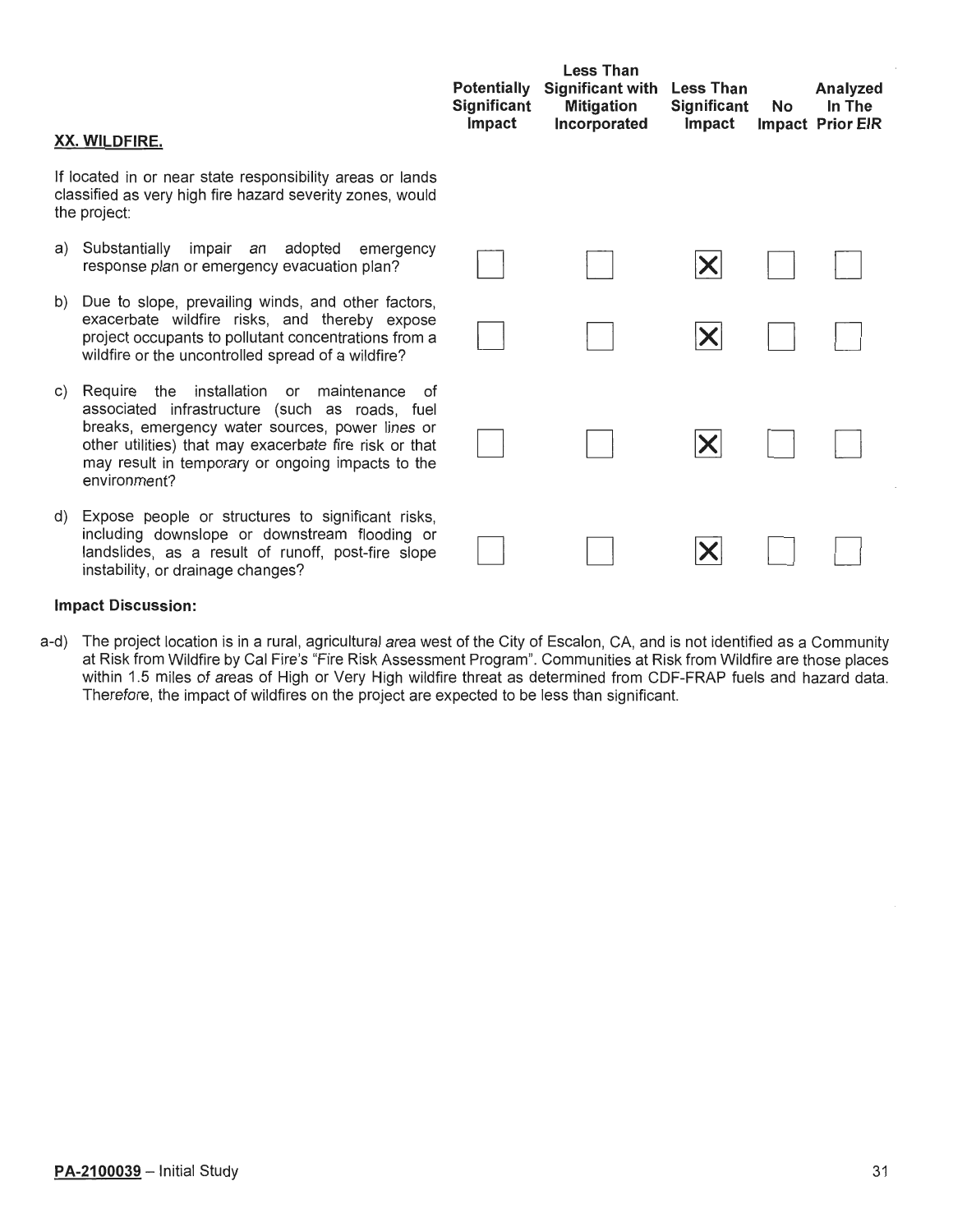# **XXI. MANDATORY FINDINGS OF SIGNIFICANCE.**

a) Does the project have the potential to substantially degrade the quality of the environment, substantially reduce the habitat of a fish or wildlife species, cause a fish or wildlife population to drop below self-sustaining levels, threaten to eliminate a plant or animal community, substantially reduce the number or restrict the range of a rare or endangered plant or animal or eliminate important examples of the major periods of California history or prehistory?

b) Does the project have impacts that are individually limited, but cumulatively considerable? ("Cumulatively considerable" means that the incremental effects of a project are considerable when viewed in connection with the effects of past projects, the effects of other current projects, and the effects of probable future projects)?

c) Does the project have environmental effects which will cause substantial adverse effects on human beings, either directly or indirectly?

| Potentially<br><b>Significant</b><br>Impact | <b>Less Than</b><br><b>Significant with</b><br><b>Mitigation</b><br>Incorporated | <b>Less Than</b><br><b>Significant</b><br>Impact | No | Analyzed<br>In The<br>Impact Prior EIR |
|---------------------------------------------|----------------------------------------------------------------------------------|--------------------------------------------------|----|----------------------------------------|
|                                             |                                                                                  |                                                  |    |                                        |
|                                             |                                                                                  |                                                  |    |                                        |
|                                             |                                                                                  |                                                  |    |                                        |

# **Impact Discussion:**

a-c) Review of this project has not indicated any features which might significantly impact the environmental quality of the site and/or surrounding area. Mitigation measures have been identified in areas where a potentially significant impact has been identified and these measures, included as conditions of approval, will reduce these impacts to a less than significant level.